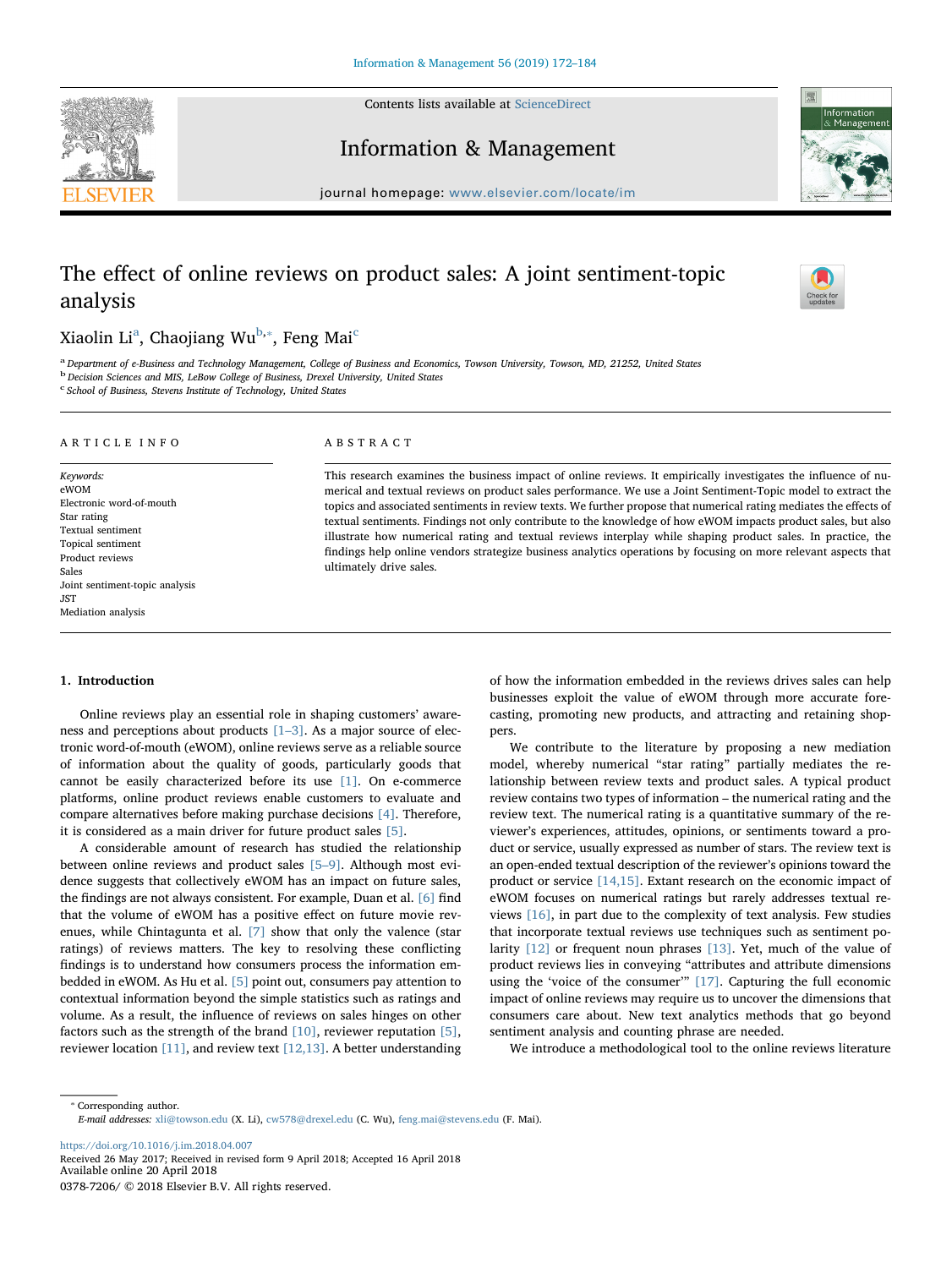– the joint sentiment-topic model (JST) [\[18\].](#page-11-9) This unified machine learning model achieves two goals at the same time: it not only summarizes the sentiment in the review text, but also identifies the aspects of the product that the reviewer is happy with or critical of. JST provides a much richer representation of the qualitative review data. The outputs allow us to investigate, among other things, how positive or negative valence of specific product features lead to changes in future sales. We proceed to study the impact of textual reviews and numerical ratings on the actual sales of 312 tablet PC products using a panel dataset. Furthermore, we conduct a mediation analysis to study the interplay of textual review and numerical review ratings using Baron and Kenny's [\[19\]](#page-11-10) approach.

The findings from JST and mediation model enhance the understanding of how online reviews provide information cues and shape product sales. We show that reviews with positive and negative valence focus on different sets of product aspects. More importantly, the positive and negative aspects have different impacts on sales performance. The numerical ratings mediate the effects of textual reviews that discuss negative aspects of a product. But the effects from textual reviews that carry positive valence persist in the mediation model. In a nutshell, reviews that highlight the positive aspects of the product provide an extra boost to sales that cannot be captured simply by a "5-star" rating. Our findings underscore the importance of analyzing social media data to e-commerce. Our research framework can also help online vendors strategize their business analytical initiatives by focusing on more relevant aspects of eWOM. Additionally, we demonstrate an innovative approach to analyzing textual data along with numerical data, which may be valuable for similar research in the future.

The rest of the paper is organized as follows. Section [2](#page-1-0) discusses the theoretical and literature background of the research and formulates hypotheses. Section [3](#page-3-0) presents the data and research method used for the study. Section [4](#page-5-0) reports the analysis and results. Section [5](#page-8-0) concludes the paper with a discussion of implications, limitations, and avenues for future research.

## <span id="page-1-0"></span>2. Literature review and hypothesis development

Many mechanisms can account for how eWOM affects future product sales. First, online reviews can serve as a signaling device in the context of imperfect information [\[9,20\]](#page-11-11). In online shopping, the prospective buyers usually lack the experience that product reviewers have. Through prior purchases and usage, reviewers possess valuable information about the product such as quality, value, and potential issues – the information that prospective buyer needs but lacks for comparing alternatives. Prior to making a purchase decision, therefore, the prospective buyer would seek various signals from product reviews and ratings. For example, high numerical rating or a large volume of reviews can be interpreted as signals of high quality [\[21\].](#page-11-12) Furthermore, review volume, valence, and sentiments in online reviews may directly affect customers' choice behavior. Higher valence, represented by higher average star rating, leads to higher choice probability [\[22\].](#page-11-13) Prior studies [\[6,8,17\]\[e.g. 6,8,17\]](#page-11-0) also found that online product reviews, either in numerical or textual format, may influence online shoppers' perception of the key factors in utility function such as brand, quality, price, values, and product attributes, which in turn, shapes sales performance of the product. An array of empirical studies have validated the relationship between online product reviews and sales performance, including the impact on the sales of books [\[5,8\]](#page-10-2), movies [\[6\],](#page-11-0) electronics  $[11,13]$ , video games  $[9]$ , to name a few. We refer readers to  $[23]$  and [\[24\]](#page-11-15) for a more detailed literature review.

Our paper differs from prior work on the relationship between online reviews and sales in three respects. First, we propose a mediation model for the interplay of textual and numerical ratings. Instead of examining the direct relationship between eWOM variables and sales, we study the inter-relationship between qualitative review texts, quantitative numerical ratings, and sales. To this end, the work closest

to ours is that by Hu et al. [\[12\]](#page-11-4). They find that numerical ratings do not have any direct impact on sales, but instead have an indirect impact through sentiment in review texts. We provide empirical evidence contrary to their results and show that numerical ratings partially mediate the effects of textual reviews. In addition, Hu et al.'s model only includes review-level sentiments. Each review text is scored from strong negative to strong positive. We include aspect-level sentiments in the analysis. We find that changes in overall sentiments are not the only text feature that predicts sales – changes in sentiments relating to specific product dimensions also matter.

Second, we make methodological advancement by combining a novel machine learning model with the econometric analysis. Although using topic models on product reviews is not new [\[e.g. 17,25\]](#page-11-8), most studies use it as a tool for exploratory analysis. To the best of our knowledge, no published study has examined the impact of the changes in positive or negative topics on product sales. Also, the JST model differs from the latent Dirichlet allocation (LDA) model [\[26\]](#page-11-16) that is commonly employed in prior studies. Instead of assuming that all reviews share the same set of topics, JST extracts different topics under positive and negative reviews. The model reveals an important insight: consumers focus on different aspects when they express positive and negative sentiments.

Third, due to the difficulty in obtaining sales data, most extant research has used sales rankings of products as a proxy for actual sales. The often-cited rationale is that sales rank and actual sales follow a loglinear relationship [\[8\],](#page-11-17) such that the marginal effect on sales rank can be interpreted as an effect on sales. This simplification can yield misleading findings for two reasons. First, the log-linear relationship is based on empirical observations that the ranks of books [\[27\]](#page-11-18) and software [\[28\]](#page-11-19) follow a Pareto distribution. Such inductive reasoning may not hold for all product categories. Second, even if a log-linear or other relationship between sales rank and sales holds empirically, the transformation is not exact. The interpretation of the effects of online product reviews is thus subject to measurement errors. We combine a reviews dataset with a proprietary dataset that records the exact sale quantities of products. This allows us to directly test the relationship instead of relying on proxies.

The research model we propose in this study is built upon information processing theory, which states that humans process the information they receive, rather than just respond to stimuli. Based on information processing theory articulated by Miller [\[29\],](#page-11-20) qualitative information and quantitative information are processed differently: while qualitative information processing involves the use of language to represent concepts, quantitative information is processed to remember more items in working memory. The qualitative and quantitative components of information received often interact within the processing system. Our research framework in the present study builds on Miller's information processing theory to model the impacts of qualitative text reviews and quantitative star ratings on sales separately. In addition, we test their interplay on shoppers' purchase decisions (sales) through a mediation model.

## 2.1. Star ratings

Numerical rating, one of the most common formats in product reviews, is assigned by the reviewer to the product. It is commonly displayed in a star rating format ranging from one star or very negative, to five stars or very positive [\[30\]](#page-11-21). The numerical rating represents the reviewer's overall assessment towards the product. It is not only an indicator of product quality, but also may be a valuable reflector of product value [\[31\].](#page-11-22) Prior research has offered abundant empirical evidence of the impact of product reviews on the sales performance of a product. For example, with a dataset from Amazon.com, Jabr and Zheng [\[32\]](#page-11-23) illustrated that product ratings influence product sales ranks within a competitive market. Similarly, Moe and Trusov [\[33\]](#page-11-24) suggested that product ratings not only directly impact sales, but also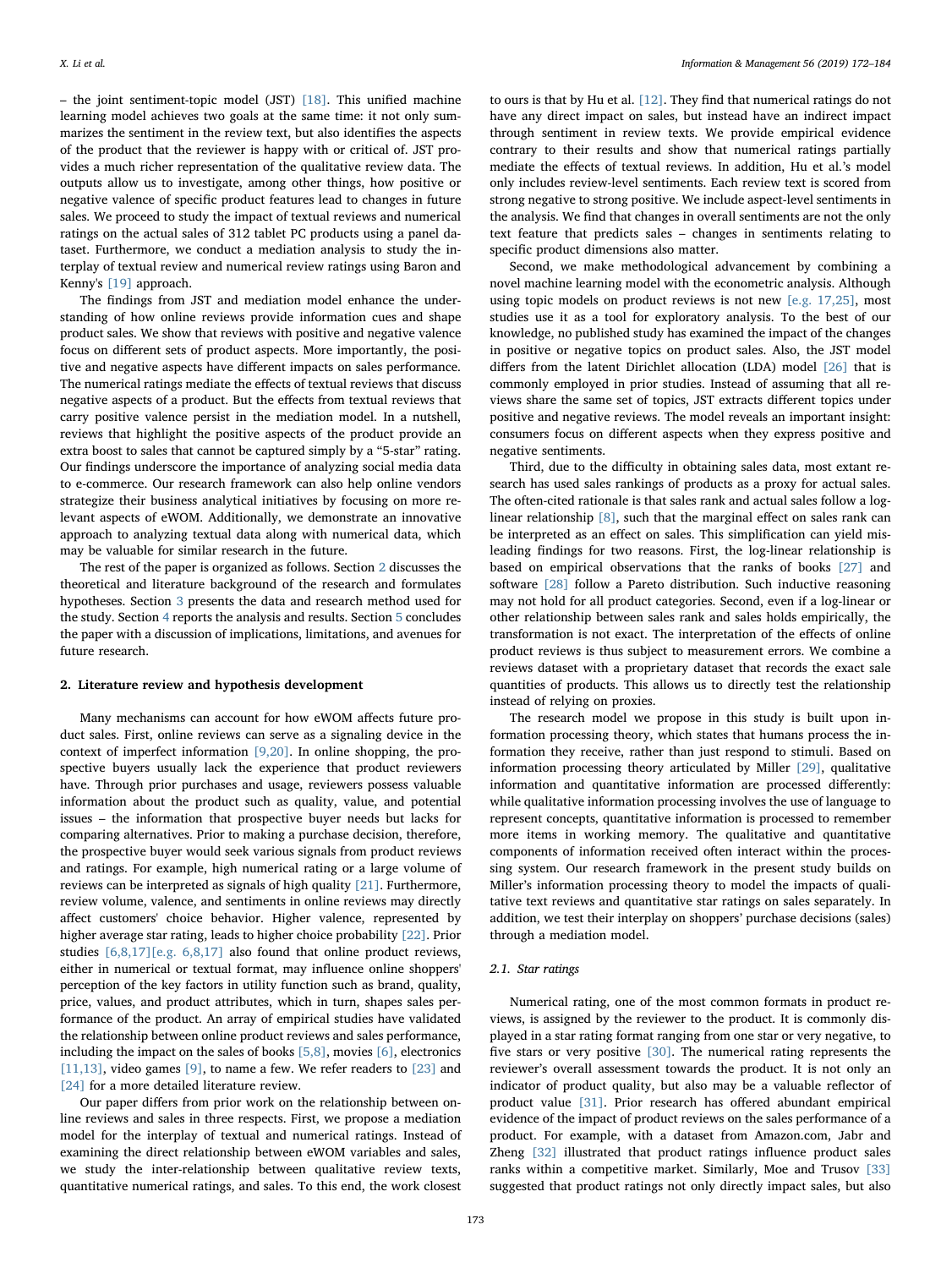indirectly influence future ratings, which in turn, further affect sales. Therefore, we hypothesize:

H1. Numerical ratings of a product's reviews will positively influence the sales performance of the product.

## 2.2. Textual sentiments

Product reviews are multifaceted. In addition to numerical ratings, textual comments of product reviews are also likely to play an important or even determinant role in consumers' purchase choices [\[13\]](#page-11-7). While star ratings can indicate how much consumers like a product, textual review comments can reveal consumers' deep thoughts and detailed product experiences, which may lead to practically useful insights into why certain products succeed or fail [\[8\].](#page-11-17) Textual reviews are important not only because prospective customers do read them before making purchase decisions [\[8\]](#page-11-17), but also because textual reviews are at least equally important in affecting the customers' purchase decisions. Numerical ratings are usually marked with bimodality – that is, a big portion of the ratings is either extremely high or extremely low [\[20\]](#page-11-25). The lack of reasonable variation in numerical ratings often makes them unable to reflect the true quality and value of the reviewed product, and thus undermine their role as a sole determinant of purchase decisionmaking [\[34\]](#page-11-26). As an important indicator of valence of online review [\[35\]](#page-11-27), sentiments reflected in textual reviews not merely serve as unique cognitive appraisals from previous customers that offer useful information cues for the cognitive processing of prospective consumers [\[12,36\],](#page-11-4) but also serve as an emotional contagion that passes the positive or negative emotions from previous customers to prospective customers [\[37\].](#page-11-28) For instance, Pavlou and Dimoka [\[38\]](#page-11-29) revealed that the rich content of text comments plays an important role in building a buyer's trust in a seller's benevolence and credibility.

Some extant research has demonstrated, from different perspectives, the influence of textual sentiments on product sales. Jabr and Zheng [\[32\]](#page-11-23) suggested that product reviewer opinions impact product sales rank within a competitive market. Yu et al. [\[39\]](#page-11-30) found that the sentiments expressed in the product reviews have a significant impact on the future sales performance of the product. Ludwig et al. [\[40\]](#page-11-31) suggested that affective contents of online reviews influence conversion rates. Similarly, Floh et al. [\[41\]](#page-11-32) and Ketelaar et al. [\[42\]](#page-11-33) suggested that textual reviews with stronger valence intensity lead to higher levels of purchase intentions. In other words, strong positive and negative comments have stronger impact on behavioral intentions than messages with mixed positive and negative opinions.

Based on the above analysis, we hypothesize:

H2a. Reviewers' overall sentiments toward a product, expressed in textual reviews, will positively impact the sales performance of the product.

In addition to the effects of the overall sentiments, we posit that variations in sentimental topics have impacts on the sales performance. We define sentiment-topic aspects (aspect-level sentiments) [\[13,43\]](#page-11-7) as the sentiments associated with product dimensions that are salient in product reviews. Information processing theory focuses on the cognitive process that occurs before a choice is made [\[35\]](#page-11-27). It can be used to explain consumer behavior in terms of cognitive operations [\[44\].](#page-11-34) Specifically, consumers are unlikely to consider the review text as a whole when making their choices. Instead, incoming information in the reviews will be processed and stored in active memory, and will later be retrieved when consumers make a purchasing decision. In consumer research, it is well known that a person's attitude towards an alternative is determined by the weighted sum of belief that the person has about the individual attributes of the alternative  $[45, 46]$  – a framework known as the multi-attribute attitude model. Therefore, it is plausible that the information in reviews is processed and stored according to the multi-attribute model. It follows that the sentiments about the main

X. Li et al. *Information & Management 56 (2019) 172–184*

<span id="page-2-0"></span>

| Table 1                                       |
|-----------------------------------------------|
| Descriptive Statistics for Weekly Log(Sales). |

| Week             | Mean  | Std. Dev | Unique SKU's |
|------------------|-------|----------|--------------|
| $\boldsymbol{2}$ | 1.059 | 0.782    | 231          |
| 3                | 1.056 | 0.807    | 240          |
| 4                | 0.950 | 0.809    | 264          |
| 5                | 0.966 | 0.794    | 276          |
| 6                | 0.951 | 0.809    | 279          |
| 7                | 0.913 | 0.787    | 282          |
| 8                | 0.895 | 0.781    | 287          |
| 9                | 0.848 | 0.787    | 288          |
| 10               | 0.850 | 0.767    | 288          |
| 11               | 0.795 | 0.757    | 291          |
| 12               | 0.787 | 0.765    | 292          |
| 13               | 0.757 | 0.756    | 297          |
| 14               | 0.798 | 0.742    | 297          |
| 15               | 0.798 | 0.768    | 301          |
| 16               | 0.765 | 0.752    | 303          |
| 17               | 0.715 | 0.748    | 304          |
| 18               | 0.693 | 0.742    | 304          |
| 19               | 0.723 | 0.755    | 305          |
| 20               | 0.731 | 0.768    | 309          |
| 21               | 0.720 | 0.757    | 309          |
| 22               | 0.682 | 0.739    | 309          |
| 23               | 0.638 | 0.707    | 312          |
| 24               | 0.633 | 0.709    | 312          |
| Total            | 0.806 | 0.772    | 6680         |
|                  |       |          |              |

Note: This table describes the statistics of Log(sales) for each week. Column 1 and 2 are respectively the average weekly Log(sales) and the standard deviations for all the products. Column 3 is the number of unique SKU's observed during each week.

product attributes (topics) in the reviews may determine the readers' attitude towards the product, and hence impact sales. A recent empirical study by Liang et al. [\[47\]](#page-11-36) also supports this view. The authors examined how the sentiments of two major topics in online reviews, product quality and service quality, affect apps' sales rankings. They found that even though consumers' opinions on product quality occupies a larger portion of consumer reviews, their comments on service quality have a stronger effect on sales rankings. With the above theoretical and empirical evidence, we hypothesize:

H2b. Different sentimental topics in textual reviews will have different influences on the sales performance of the product.

#### 2.3. Interplay of textual sentiments and star ratings

Although eWOM–both numerical ratings and text reviews–can influence product sales, it is the interplay among them that shapes eventual consumer purchase decisions. According to information processing theory, numerical ratings and quantitative text reviews are processed in different manners: while text reviews use language to represent abstract concepts, numerical ratings use quantitative summaries to process information on the reviewed product [\[29\];](#page-11-20) further, based on information processing theory, text and numerical components of a product review would often interact within the processing system. As numerical and text reviews product reviews are presented on a website simultaneously, they may not be independent of each other when influencing review readers' perceptions towards the product, and ultimately, their purchase decisions. Investigating their interplay is thus particularly meaningful [\[35\].](#page-11-27)

Prior research indicated that numerical ratings and textual comments might work separately or in combination [\[41\]](#page-11-32). On the one hand, star ratings may first decide whether a reader will read the reviews. The large body of texts of the reviews for each product practically creates difficulties for the reader to choose which textual reviews to read. One may choose to read a subset of reviews prior to making purchasing decisions. The star rating and its distributions could affect how the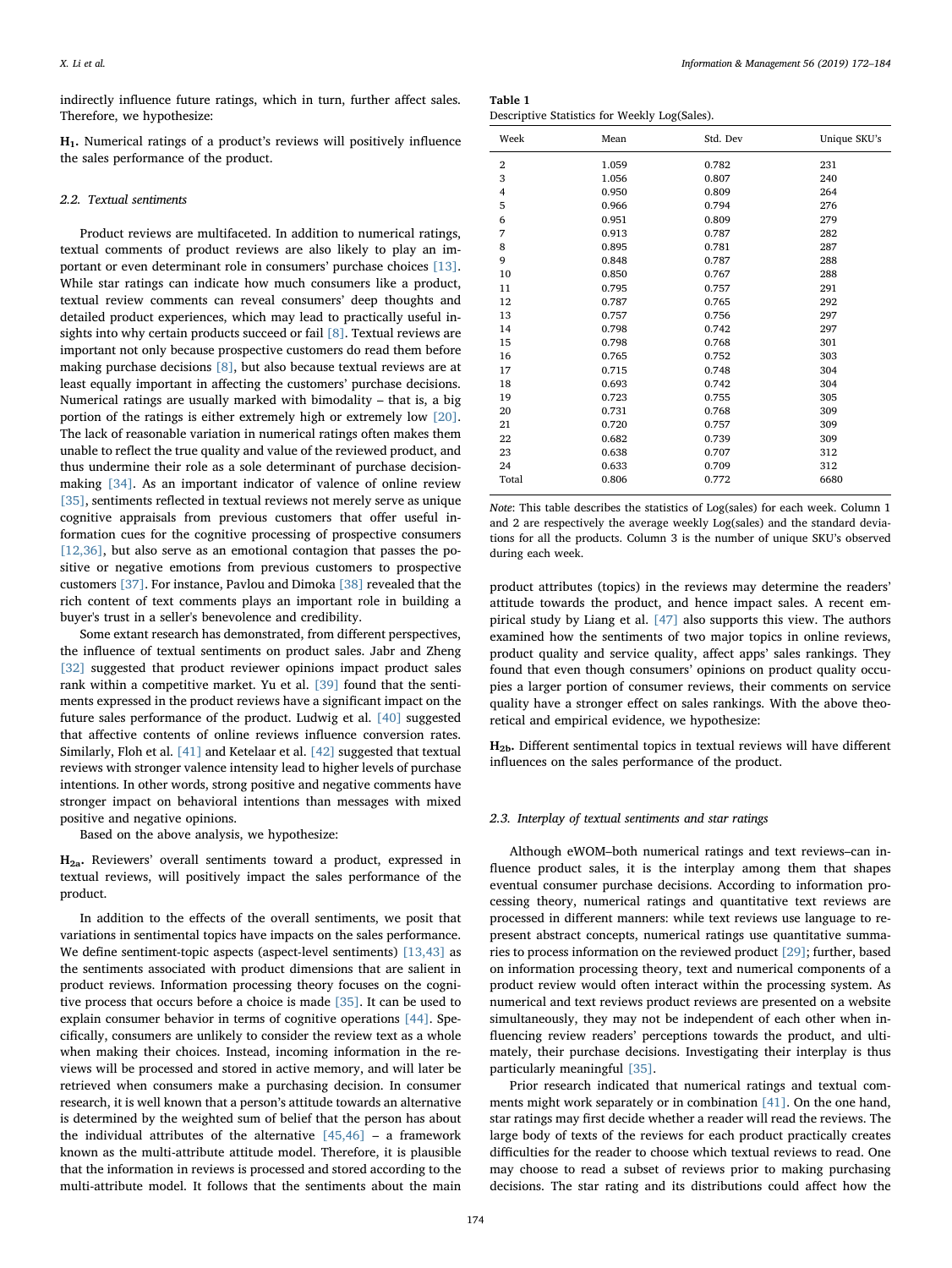<span id="page-3-1"></span>

Fig. 1. Research Framework.

<span id="page-3-4"></span>

Fig. 2. Weekly Log(Sales) for a Product Introduced in a period (year 2010) before the observational period (item 116).

reader decides to read the textual reviews further. The reader may choose a few representative reviews for each star rating to read. Thus, star rating may bridge the effect of review sentiments on purchasing decisions and product sales. Some studies in the literature [\[32,40,41\]](#page-11-23) revealed that review sentiments impact sales. Other studies [\[48\]](#page-11-37) suggested that review sentiments affect star ratings. As another example, Gan et al. [\[49\]](#page-11-38) examined the influence of review attributes and sentiments on restaurant star ratings and confirmed that five attributes and sentiments in text reviews–food, service, context, price, and ambiance–significantly impact star ratings. Still, others found star ratings influence sales [\[32,33\].](#page-11-23) With these findings on the relationships among review sentiments, star ratings, and sales in prior research, one may logically wonder whether text review sentiments and star rating interplay in their influences on sales. One plausible way of such interplay lies in the possibility that the impact of review comments on sales is partially or even completely mediated by star ratings.

No research has been conducted to examine the meditational role of star ratings in the relationship between review sentiments and sales. But the findings of some prior research have signaled that such mediation might exist. For instance, Tang et al. [\[50\]](#page-11-39) examined the effects of star ratings and emotions in text reviews on profitability (an indicator of sales) and they found that star ratings significantly, positively, affect profitability. Further, they suggested positive emotions statistically predict higher profitability and negative emotions predict lower profitability. With the findings of this study, we cannot help but wonder: is a part or all of the effects of emotions on profit channeled through star ratings?

Moon et al. [\[16\]](#page-11-6) examined the interplay through proposing and comparing different models that integrate text reviews into star ratingsales regression model. They found that the introduction of sentiments in text reviews improves the predictive power of a linear regression model with the numeric ratings as an independent variable to explain the product sales as the dependent variable, implying that sentiments

may have a direct and/or mediated (by star rating) effect on sales.

In the present research, our joint sentiment-topic model decomposes the review texts into parts with positive and negative sentiments, under which different topics are nested. The sentiment of the review texts is usually congruent with the overall star rating. Thus, the star rating can often reflect the level of satisfaction of the reviewer. For example, a reviewer's satisfaction expressed in a textual product review will be reflected in a high star rating.

Based on the analysis above, we believe that review sentiments–both overall and sentimental topic–may have an indirect effect on sales, bridged by star ratings. Thus, we formulate the following hypotheses:

 $H_{3a}$ . The effect of reviewers' overall sentiments on sales performance will be mediated by star ratings.

 $H_{3b}$ . Star ratings will mediate the relationships between sentimenttopic aspects and sales.

Summarizing the above hypotheses, we propose our research model, which is illustrated in [Fig. 1](#page-3-1).

#### <span id="page-3-0"></span>3. Research method

#### 3.1. Data

The online reviews dataset is titled "Market Dynamics and User-Generated Content about Tablet Computers" and is provided by Wang, Mai and Chiang [\[51\]](#page-11-40). The dataset contains 88,901 consumer reviews on 794 tablet computer products or SKUs. The weekly market dynamics and reviews data were collected using a Java web crawler during a 24- week period from February [1](#page-3-2) to July 11, 2012.<sup>1</sup> Each review contains the numerical rating ranging from 1 to 5, review text, and an indicator variable for whether the reviewers disclosed their real names. We also control for several product-related variables in the dataset, including the price and product attributes on the spec sheets (RAM, Processor, Screen Size). Note that the price of a product can change during the sample period due to promotions or pricing strategies. We aggregate all time-varying variables to product-week level to study the effect of eWOM on product sales.

We augment the data by obtaining actual sales.<sup>[2](#page-3-3)</sup> After merging with sales data, we end up with 312 unique SKUs with sales records spanning 23 weeks, starting from the second week of the 24-week period. [Table 1](#page-2-0) summarizes the descriptive statistics of the weekly log-sales. There is on average a decreasing trend in the weekly sales for two reasons. On one hand, for hedonic products such as tablet computers, the life cycle of sales is relatively short, and the weekly sales can drop fast. On the other hand, new products were introduced in this period and their sales are low in the beginning. [Fig. 2](#page-3-4) shows the weekly sales for a product that was introduced to the market before the sample period. As expected,

<span id="page-3-2"></span><sup>&</sup>lt;sup>1</sup> The 24-week panel dataset is comparable in length with prior studies. For example, [\[8\]](#page-11-17) use 2 periods spanning two years, [\[6\]](#page-11-0) include daily observations for two weeks, and  $\left[12\right]$  use a panel dataset of 26 periods.  $2$  We thank an online vendor for providing us with the data. The sales data do not

<span id="page-3-3"></span>contain Amazon products such as Kindle Fire.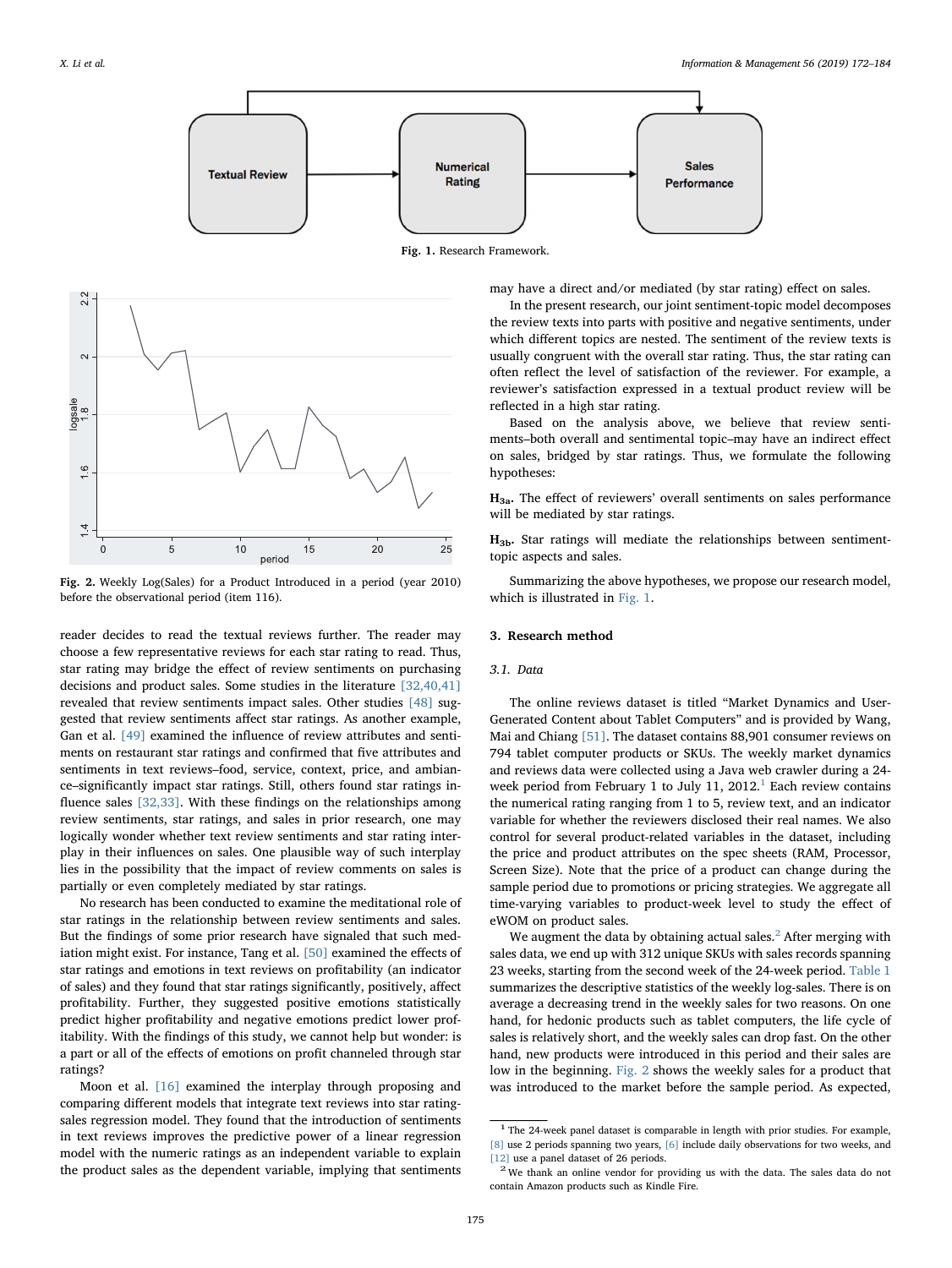<span id="page-4-0"></span>

Fig. 3. Weekly Log(Sales) for a Product Introduced in Week 5 (item 119) of the observational period.

the product's sales quantity shows a decreasing trend over the 24-week period. [Fig. 3](#page-4-0) illustrates the weekly sales for a relatively new product, which is launched in the week 5 of the 24-week period. Its sales quantity exhibits significant weekly fluctuations. To account for such heterogeneity in our study, we control for the number of weeks since the product's introduction to the market (WeekIntro). Negative numbers indicate the introduction time is after the first week of observation.

Historically the sales data are very difficult to obtain so the sales rank data are often used as a proxy [\[27\].](#page-11-18) The relationship of sales and rank are usually estimated using a log-linear model

## $log(sales) = \beta_0 + \beta_1 log(rank) + \varepsilon.$

The estimation is usually done with a standard ordinary least square method. While the coefficients may depend on the applications such as product type, the  $R^2$  is usually as high as around 0.8. Brynjolfsson, Hu and Smith [\[27\]](#page-11-18) and Brynjolfsson, Hu and Simester [\[52\]](#page-11-41) found that there is a long tail on online markets, meaning sales distribution is less concentrated and niche products sales can be realized more so than offline markets, partially due to product availability and partially due to lower search costs on Internet.

Since we observe the actual sales and the sales rank for a class of products, we can directly examine whether the empirical evidence supports the log-linear model in our setting. [Fig. 4](#page-4-1) plots the scatter plot of log-sales and log-sales rank. The log-sales drop faster in log(rank) than a log-linear model would suggest. This means that for lower ranked products, the sales are much lower than higher ranked products. [Fig. 4](#page-4-1) also shows that the variance of the residuals increases with the sales rank, suggesting that it is less accurate to impute sales from sales rank using the log-linear model. For the above reasons, using actual sales as the dependent variable captures the relationship between ratings, reviews, and sales more accurately.

## 3.2. Mining sentiments and topics from textual reviews

We decompose the sentiment expressed through review texts into topics with different sentiments, which correspond to major quality dimensions of the products that reviewers are happy or unhappy with. The measure we use in our empirical model combines the information from both sentiment mining and unsupervised text clustering approach. In conventional sentiment mining, the goal is to derive the information on whether a review contains positive or negative opinions – yet it does not reveal what the reviewer likes or dislikes about the product. On the other hand, in an unsupervised text clustering (e.g. LSA) or topic modeling (e.g. LDA) approach, the review texts are categorized into latent clusters or topics that correspond to quality aspects. The outputs

<span id="page-4-1"></span>

Fig. 4. Scatter Plot of Log(Sales) and Log(Sales Rank).

help us understand what aspects of the product the reviewers are commenting, but not how they feel (like/dislike) about those aspects.

In order to construct the measures, we need an automated method to identify the sentiments of reviews, the major product quality aspects (topics) nested within the sentiment labels, and the valence of the topics. We choose the Joint Sentiment-Topic (JST) model [\[18\].](#page-11-9) JST model is an extension of the popular latent Dirichlet allocation (LDA), which is used to discover the latent ideas contained in the documents and identify reviewers' sentiments/opinions on those ideas. JST assumes that the act of user generating reviews can be decomposed into a number of simple probabilistic steps:

- 1. Reviewers have, in general, two sentiment polarities. We label them as  $l \in \{pos, neg\}.$
- 2. After experiencing a product, the reviewer decides how much she likes a product and writes a review accordingly. For example, if she likes the product overall, she might write 90% positive and 10% negative in the review. Using subscript d as the review index, we denote this distribution as  $\pi_d$ .
- 3. The reviewer then decides to be more specific and lays out what and how much she likes and dislikes about the product. Note that the aspects she likes may or may not correspond with what she does not like. In other words, JST allows the topics nested under sentiment labels to be different. We denote this valence towards different aspects as topic distribution  $\theta_{d,l}$ .
- 4. Based on step 2 and 3, the reviewer chooses her words such that some words are more likely to be used to describe a complaint towards an aspect, and other words be used for a compliment towards another aspect. More specifically, before writing each word  $w_i$  in the review d, the reviewer decides to
- a Choose a sentiment label  $l_i \sim Multinomial(\pi_d)$ ,
- b Choose a topic label  $z_i \sim Multinomial(\theta_{d,l_i}),$
- c Choose a word  $w_i$  from  $\varphi_{l_i,z_i}$ , which is a distribution that governs word usage based on the chosen sentiment label and topic label.

JST is built upon the foundation of Bayesian statistical inference and therefore has a principled model fitting and selection procedures. The model estimation can be completed using a Gibbs sampling procedure. The outputs of JST offer "soft" classification for the review dataset. For each review, it automatically extracts the valence of different aspects that the reviewers like and dislike about the product, in addition to the overall satisfaction towards the product.

Before training JST, one assumption is that there are positive and negative sentiment labels. We need prior information to start the model so that  $\varphi_{l_1,z_i}$  are reasonably initiated. We use the MPQA Subjectivity Lexicon [\[53\]](#page-11-42) for this purpose. The MPQA lexicon provides 8222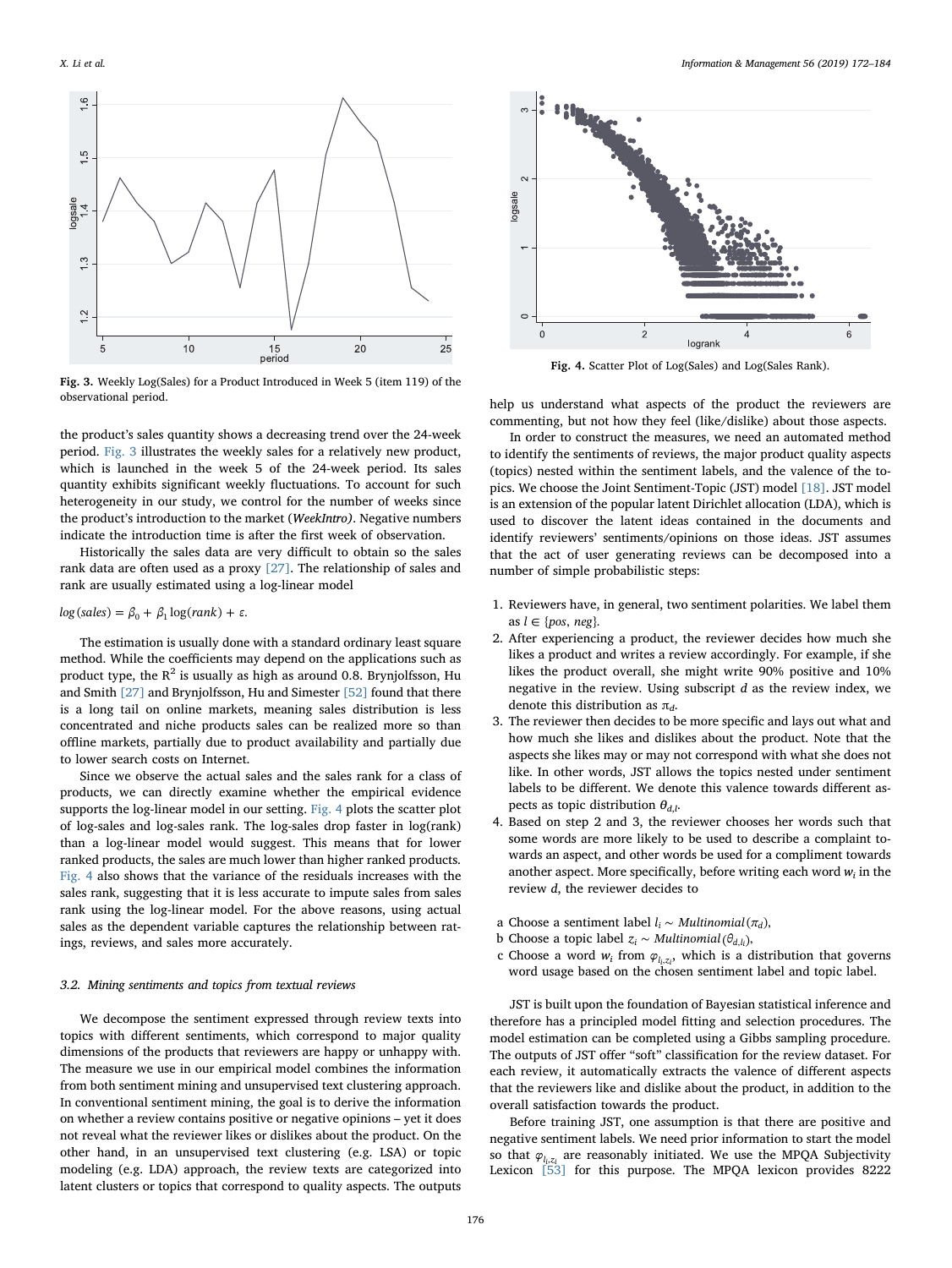<span id="page-5-1"></span>Topics from the Joint Sentiment-Topic Model.

|                                                          | Mean                 | S.D.                 | Top Keywords                                                                              |
|----------------------------------------------------------|----------------------|----------------------|-------------------------------------------------------------------------------------------|
| <b>Positive Topics</b><br>Hedonic Experience<br>Hardware | 0.52<br>0.63<br>0.37 | 0.25<br>0.36<br>0.36 | game, movie, happy, enjoy, fast, music<br>camera, battery life, USB, keyboard, SD<br>card |
| <b>Negative Topics</b>                                   | 0.48                 | 0.25                 |                                                                                           |
| Interface                                                | 0.58                 | 0.30                 | access, browser, page, touch, content,<br>button                                          |
| Logistics&Service                                        | 0.42                 | 0.30                 | charge, order, call, receive, week, item,<br>ship                                         |
| N                                                        | 40741                |                      |                                                                                           |

Note: This table describes the results for the Joint Sentiment-Topic model of individual reviews. We list the average prevalence (mean) of the two positive topics and two negative topics and the variations (S.D.) in reviews. The table also lists the top keywords for each sentiment-topic combination. We label the two positive topics as Hedonic Experience and Hardware and the two negative topics as Interface and Logistics & Service. These topics are nested under positive and negative sentiments. For example; conditional on a piece of review text with positive sentiment; 63% of its content is describing hedonic experience; and 37% of its content is describing hardware.

subjective words labeled according to polarity (positive/negative) and strength (strong/weak). We assign a prior probability of 0.9 to the strong subjective words in the direction of their sentiment polarity, and 0.7 for the weakly subjective words. For example, the word "complicated" is weakly negative according to MPQA, therefore, it has a prior probability of 0.7 being negative in a review. On the contrary, "fantastic" is a strong positive word according to MPQA, so we assign a prior probability of 0.9 for its positive tendency in a review.

Another important parameter of JST is the number of topics. We trained JST models with the number of topics from 2 to 5 on 90% of the data and evaluated the perplexity on the 10% of the held-out set. We chose 2 topics for each sentiment label (4 total topics) because it offered the good perplexity performance on the held-out set and has high interpretability at the same time.

[Table 2](#page-5-1) summarizes the major dimensions that consumers cared about for Tablet PCs, manifested as four topics in the reviews. The total proportions of the positive and negative content are about equal (52%–48%). The results further illustrate that, when expressing positive sentiments toward a tablet, reviewers tend to comment on their hedonic experiences (63%) and hardware features (37%) of the products. When complaining about a product, however, reviewers tend to focus on the user interface of the tablet (58%) and the non-physical, or "augmented' features of the product—logistics and customer service  $(42\%)$ .<sup>[3](#page-5-2)</sup>

The results suggest that sentiment alone is insufficient for capturing the full range of information in textual reviews. Besides expressing whether they are happy with the product in general, reviewers often discuss why, and to what extent, a specific aspect of the purchase prompts them to leave the review. Further, the positive and negative aspects of the textual review are asymmetric. For instance, reviewers rarely praise a product because the logistics and service are exceptional. They are, however, much likely to leave a negative review when the shipping is late. These observations lead us to our next inquiry: how do sentiments and aspects of the textual review influence future sales? And what is the role of numerical ratings? We use a set of econometric models to answer these questions and test our hypotheses. The variables of interests are the (weekly average) star ratings of reviews, the overall sentiment in the textual reviews (total proportion of the positive topics), and the proportion of four specific topics nested under either positive and negative sentiment. The four topic variables Hedonic,

Hardware, Interface and Logistics & Service are respectively the positive and negative sentimental topics ([Table 2](#page-5-1)) mined from the text reviews. [Table 3](#page-6-0) summarizes all the variables used in our econometric analysis. [Table 4](#page-6-1) presents the summary statistics and correlation matrix for the variables.

## <span id="page-5-0"></span>4. Empirical analysis and result

## 4.1. Empirical model and estimation

To establish the relationship of numerical ratings and textual reviews on sales, we follow [\[13\]](#page-11-7), and use a dynamic panel data (DPD) model with the following estimation equation

<span id="page-5-3"></span>
$$
y_{it} = \alpha y_{i,t-1} + \beta x_{it} + \gamma z_{it} + \varepsilon_{it}, \qquad (1)
$$

$$
\varepsilon_{it} = \zeta_i + u_{it} \tag{2}
$$

where  $y_{it}$  is  $log(sale_{it})$ , or the log-sales for product *i* at week *t*.  $x_{it}$  is the review variables, which could be numerical ratings, overall sentiment, or positive and negative aspects of the products.  $z_{it}$  is a vector of control variables such as price, and measure of product newness such as time of the introduction. The error structure  $\varepsilon_{it}$  is given in [\(2\)](#page-5-3) where  $\zeta_i$  models the time-invariant product-specific unobserved effects and  $u_{it}$  is the usual idiosyncratic error term. $4$  The DPD model contains the lag of the dependent variable on its right-hand side, allowing for the modeling of partial adjustment mechanism. Such partial adjustment addresses endogeneity arising from the fact that word-of-mouth can be influenced by past sales. The parameter  $\alpha$  reflects the persistence in the process of partial adjustment and  $|\alpha| < 1$ . Similar to [\[13\]](#page-11-7), we made sure the numerical ratings and sentiments are at least one period before the sales.

The above DPD model cannot be consistently estimated using the least square dummy variable estimator. That is because the within transformation which is used to get rid of product-specific fixed effect  $\zeta_i$ leads to correlation between the lagged dependent variable and the error term. The resulting correlation creates the 'Nickell bias' [\[54\]](#page-11-43), which cannot be mitigated by large sample of product units. Anderson and Hsiao [\[55\]](#page-11-44) suggest using first difference transformation to remove the fixed effect

$$
\Delta y_{it} = \alpha \Delta y_{it-1} + \Delta x_{it} \beta + \Delta z_{it} \gamma + \Delta u_{it}
$$

and then use instrument variables such as the lagged dependent variable  $y_{it-2}$ , uncorrelated with the error term  $\Delta u_{it}$ , to obtain a consistent estimator. However, the above approach does not employ all orthogonality conditions in the sample and thus is inefficient.

Within the generalized method of moments (GMM) framework, Arellano and Bond [\[56\]](#page-11-45) developed a difference GMM estimator for the above model. The Arellano-Bond estimator allows for the inclusion of all the lagged values of  $y_{it-1}$  and  $x_{it}$  to generate orthogonality conditions, leading to the improvement on the efficiency of the Anderson-Hsiao estimator. However, the original Arellano-Bond estimator is potentially weakened by the fact that lagged level variables are often rather poor instruments for first differenced variables. Arellano and Bover [\[57\]](#page-11-46) and further expand the Arellano-Bond estimator by using the lagged differences and the lagged levels. The expanded estimator is called System GMM estimator, in contrast to the original difference GMM estimator. The implementation of System GMM is available in STATA package xtabond2, as documented with great details in Roodman [\[58\]](#page-11-47). We apply the finite sample correction [\[59\]](#page-11-48) to correct the standard errors in two-step estimation, without which the standard errors are downward biased. For robust statistical inference, we use heteroskedasticity and autocorrelation robust standard errors.

To understand the relationship of the joint effect of star ratings and

<span id="page-5-2"></span><sup>&</sup>lt;sup>3</sup> The percentage here is conditional on the sentiment. The unconditional percentage of review texts that is complaining about logistics and customer service would be  $48\% \times 0.42\% = 20.16\%$ .

<span id="page-5-4"></span><sup>&</sup>lt;sup>4</sup> For clarity of the mathematics, we present here only the product fixed effect. We have also added a time fixed effect  $\eta_t$  to remove time trends, which captures the common time trend of all products.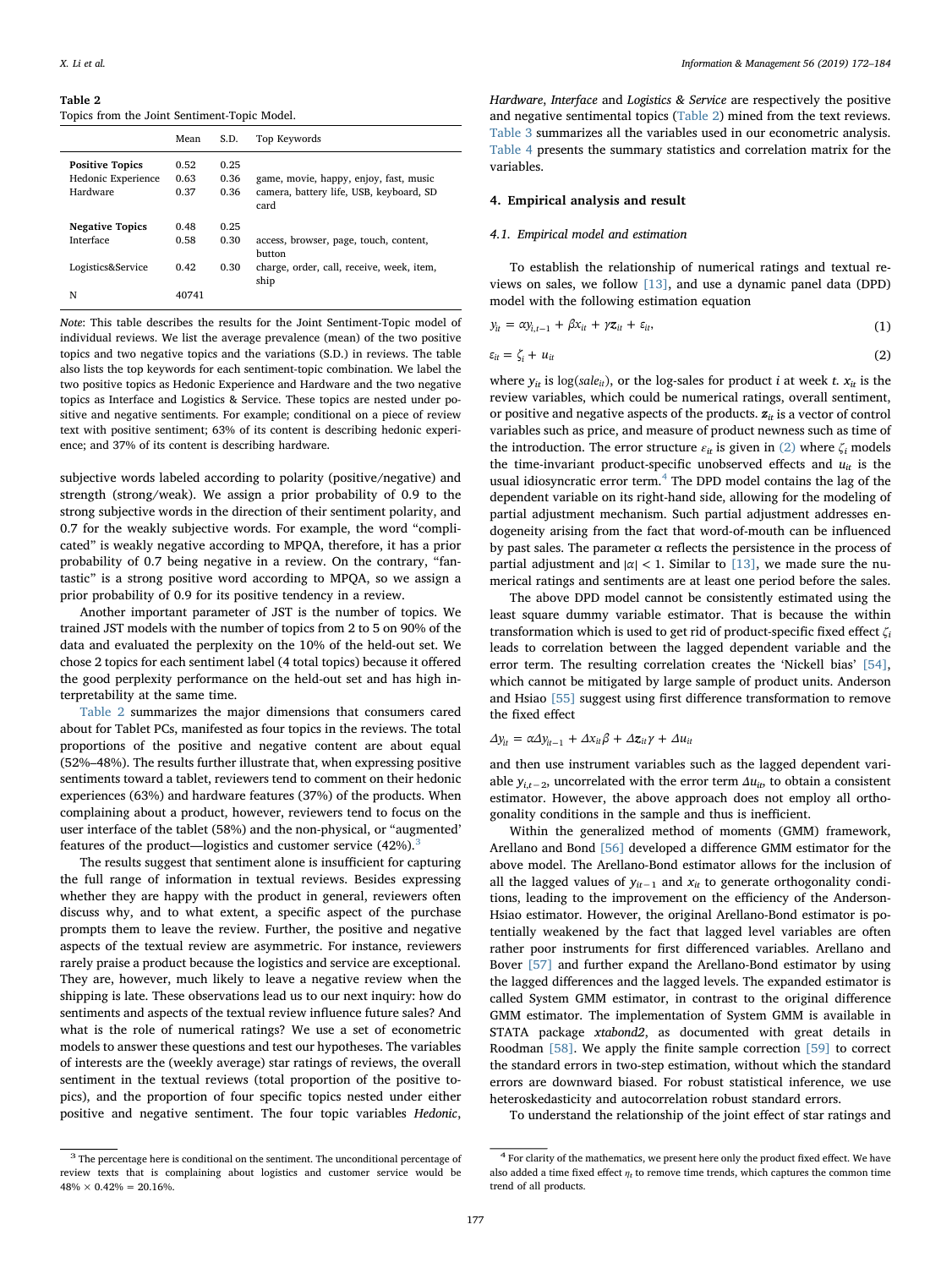<span id="page-6-0"></span>Variable Definitions.

| Variable                                        | Definition                                                                                                        |
|-------------------------------------------------|-------------------------------------------------------------------------------------------------------------------|
| Log (Sales)                                     | The natural Log of weekly sales quantity of a product                                                             |
| <b>StarRating</b>                               | The average star rating of the reviews for a product                                                              |
| <i><b>OverallSentiment</b></i>                  | The average sentiment of the reviews estimated using the joint sentiment-topic model.                             |
| $Hedonic(+)$                                    | The average proportion of review texts with positive sentiment on hedonic experience                              |
| $Hardware(+)$                                   | The average proportion of review texts with positive sentiment on hardware                                        |
| $Interface(-)$                                  | The average proportion of review texts with negative sentiment on user interface                                  |
| Logistics&Service(-)                            | The average proportion of review texts with negative sentiment on logistics and service                           |
| N Reviews                                       | Total number of reviews for a product in a week                                                                   |
| Price (\$100)                                   | Price of the product in the week                                                                                  |
| WeekIntro                                       | Number of weeks since the product was introduced                                                                  |
| RealNamePct                                     | Proportion of reviews that display a "Real Name" badge next to the review, revealing the identity of the reviewer |
| RAM (MB), Processor (GHz), Screen Size (inches) | Major physical product attributes of the tablet computer on the spec sheet                                        |

#### <span id="page-6-1"></span>Table 4

Descriptive Statistics and Correlation.

|                | Variable             | Mean  | S.D.  | Min      | Max    |                      | 2                    | 3                | 4                    | 5                | 6       |         | 8                    | 9                   | 10   |
|----------------|----------------------|-------|-------|----------|--------|----------------------|----------------------|------------------|----------------------|------------------|---------|---------|----------------------|---------------------|------|
|                | Log (Sales)          | 0.81  | 0.77  | 0.00     | 3.18   |                      |                      |                  |                      |                  |         |         |                      |                     |      |
| $\overline{2}$ | <b>StarRating</b>    | 3.24  | 0.99  | 1.00     | 5.00   | 0.41                 |                      |                  |                      |                  |         |         |                      |                     |      |
| 3              | OverallSentiment     | 0.50  | 0.12  | 0.07     | 0.93   | 0.18                 | 0.57                 |                  |                      |                  |         |         |                      |                     |      |
| 4              | $Hedonic(+)$         | 0.44  | 0.22  | 0.01     | 0.97   | $0.06^{\circ}$       | $-0.13$ <sup>*</sup> | $-0.33$          |                      |                  |         |         |                      |                     |      |
| 5              | $Hardware(+)$        | 0.56  | 0.22  | 0.03     | 0.99   | $-0.06$ <sup>*</sup> | 0.13                 | 0.33             | $-1.00^{\circ}$      |                  |         |         |                      |                     |      |
| 6              | $Interface(-)$       | 0.46  | 0.18  | 0.02     | 0.98   | 0.19                 | 0.36                 | 0.33             | $-0.26$              | 0.26             |         |         |                      |                     |      |
|                | Logistics&Service(-) | 0.54  | 0.18  | 0.02     | 0.98   | $-0.19$ <sup>*</sup> | $-0.36$              | $-0.33$          | 0.26                 | $-0.26$          | $-1.00$ |         |                      |                     |      |
| 8              | N Reviews            | 45.78 | 94.10 |          | 690    | 0.51                 | 0.19                 | $0.05^{\degree}$ | 0.01                 | $-0.01$          | 0.16    | $-0.16$ |                      |                     |      |
| 9              | Price (\$100)        | 3.67  | 3.58  | 0.50     | 31.10  | 0.07                 | 0.37                 | 0.27             | $-0.40$ <sup>*</sup> | $0.40^{*}$       | 0.28    | $-0.28$ | $-0.03$ <sup>*</sup> |                     |      |
| 10             | WeekIntro            | 56.47 | 64.04 | $-21.00$ | 456.00 | 0.19                 | 0.19                 | $-0.02$          | 0.14                 | $-0.14$          | $-0.01$ | 0.01    | $0.06^*$             | $0.11$ <sup>*</sup> |      |
| 11             | RealNamePct          | 0.12  | 0.28  | 0.00     | 1.00   | 0.06                 | 0.27                 | 0.28             | $-0.09$ <sup>*</sup> | $0.09^{\degree}$ | 0.09    | $-0.09$ | 0.03                 | $0.08^*$            | 0.02 |

Note: This table presents the descriptive statistics and the correlation matrix of the main variables. For each product, we observe the listed variables for 24 weeks.  $N = 6368$ 

<span id="page-6-2"></span> $*$  p < 0.05.

textual reviews on sales, this study adopts the mediation analysis framework of Baron and Kenny [\[19\]](#page-11-10). We follow the four steps of mediation analysis:

- Step 1: show independent variable directly affects the dependent variable. To show this, we regress the dependent variable (sales) on the independent variables (sentiments and topics). We call it Path A.
- Step 2: show that the independent variable directly affects the mediator variable. To show this, we regress the mediator (star) on independent variables. We call it Path B.
- Step 3: show that the mediator variable affects the dependent variables. To show this, we regress the dependent variable on both the independent variables and the mediator. We call it Path C.
- Step 4: establish a complete mediation of the mediator on the relationship of the independent variables on the dependent variable. The effect of independent variables should be zero, after controlling for the mediator effect. Step 3 and 4 are implemented in the same regression equation (Path C).

Note that in Path A and Path C, in order to establish the direct effect of independent variables and/or mediator on the dependent variable, we use the dynamic panel model to account for the product heterogeneity and time trend. To correct for the heterogeneity of products that may vary over time, we control for previous sales, product price, product newness, and time-specific fixed effect. In Path B, we use regression to establish the relationship between numerical rating and sentiment. Because of the bounded, J-shaped distribution of StarRating, we use a beta regression model, which is appropriate for dependent variable between 0 and 1. StarRating, the dependent variable, is defined as (star rating – 1)/4. Results are qualitatively the same without the transformations. To correct for heteroskedasticity and autocorrelations of the errors, we use robust standard errors clustered by products in all models.

#### 4.2. Results

[Table 5](#page-7-0) presents the results of our analysis. We add the controls and main variables of interests hierarchically. Model (1) reports the results with control variables only. Model (2) presents the regression results, given the existence of the controls, while using StarRating as the only predictor of LogSales. Model (3) reports the regression results, given the existence of the controls, while using OverallSentiment as the only predictor of LogSales. Model (4a) and (4b) add the sentimental topic variables. Note that we do not include all four topics in the same regression. This is because, by construction, the proportions of two positive (negative) topics sum to 1. We omit one topic at a time to avoid multicollinearity problem in the regressions.

As expected, Model (1) shows that most of the controls, including previous sales (in log form), the number of reviews, and WeekIntro are found to influence sales. The significant and positive coefficients  $(\beta = 0.071, p < 0.001)$  of star rating in Model (2) offers support for our Hypothesis 1, suggesting that StarRating positively impact sales, after controlling for past period sales, number of reviews, price, introduction time, and two-way fixed effects. Results reported in Model (3) indicate that the overall sentiments significantly, positively, influence sales ( $\beta = 0.174$ ,  $p < 0.001$ ), after controlling for previous period sales, number of reviews, price, introduction time, and two-way fixed effects, supporting Hypothesis 2a.

We hypothesize that different sentimental topics will have different impacts on sales and such impacts will be mediated by star ratings. [Table 6](#page-8-1) reports the beta regression results concerning the direct effects of the independent variables, sentiment-topic aspects, on the mediator, StarRating. The standard errors of the coefficients are adjusted by clustering on products. Model (6) in [Table 6](#page-8-1) presents results with only controls. Model (7) adds OverallSentiment. Model (8a) and (8b) add the aspects from JST. In all models, the four aspects mined from the textual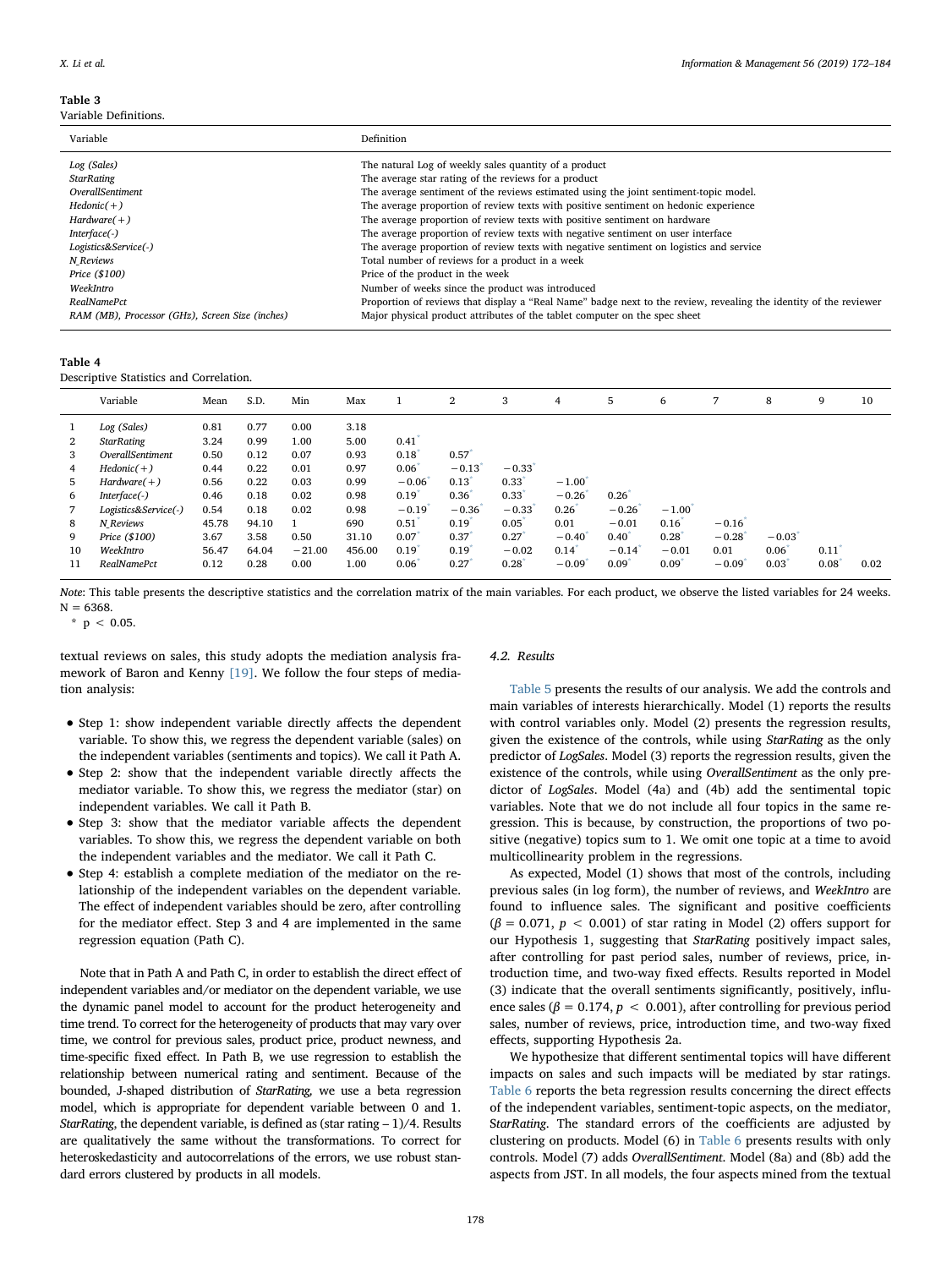<span id="page-7-0"></span>Mediation Analysis (Sentiments & Star Rating → Sales).

|                      | (1)                    | (2)                               | (3)                    | (4a)             | (4b)                 | (5a)                  | (5b)                  |
|----------------------|------------------------|-----------------------------------|------------------------|------------------|----------------------|-----------------------|-----------------------|
| Variable             | LogSales               | LogSales                          | LogSales               | LogSales         | LogSales             | LogSales              | LogSales              |
| Lag (LogSales)       | $0.739***$             | $0.708***$                        | $0.734***$             | $0.401***$       | $0.401***$           | $0.378***$            | $0.378***$            |
|                      | (0.032)                | (0.034)<br>$0.071^{\ast\ast\ast}$ | (0.033)                | (0.051)          | (0.051)              | (0.051)<br>$0.094***$ | (0.051)<br>$0.094***$ |
| <b>StarRating</b>    |                        | (0.013)                           |                        |                  |                      | (0.023)               | (0.023)               |
| OverallSentiment     |                        |                                   | 0.174                  | $0.492***$       | $0.492***$           | 0.228                 | 0.228                 |
|                      |                        |                                   | (0.069)                | (0.149)          | (0.149)              | (0.162)               | (0.162)               |
| $Hedonic(+)$         |                        |                                   |                        | 0.267            |                      | 0.212                 |                       |
|                      |                        |                                   |                        | (0.099)          |                      | (0.096)               |                       |
| $Hardware(+)$        |                        |                                   |                        |                  | $-0.267$ **          |                       | $-0.212$              |
| $Interface(-)$       |                        |                                   |                        | $-0.024$         | (0.099)              | $-0.074$              | (0.096)               |
|                      |                        |                                   |                        | (0.102)          |                      | (0.103)               |                       |
| Logistics&Service(-) |                        |                                   |                        |                  | 0.024                |                       | 0.074                 |
|                      |                        |                                   |                        |                  | (0.102)              |                       | (0.103)               |
| N Reviews            | $0.001^{\ast\ast\ast}$ | $0.001^{\ast\ast\ast}$            | $0.001^{\ast\ast\ast}$ | $0.005***$       | $0.005***$           | $0.005***$            | $0.005***$            |
|                      | (0.000)                | (0.000)                           | (0.000)                | (0.001)          | (0.001)              | (0.001)               | (0.001)               |
| Price (\$100)        | 0.002<br>(0.002)       | $-0.003$<br>(0.003)               | 0.001<br>(0.003)       | 0.012<br>(0.007) | 0.012<br>(0.007)     | 0.006<br>(0.006)      | 0.006<br>(0.006)      |
| WeekIntro            | $0.001***$             | $0.000**$                         | $0.001***$             | 0.001            | $0.001$ <sup>*</sup> | 0.001                 | $0.001*$              |
|                      | (0.000)                | (0.000)                           | (0.000)                | (0.000)          | (0.000)              | (0.000)               | (0.000)               |
| <b>RealNamePct</b>   | $0.181$ **             | 0.001                             | 0.129                  | 0.119            | 0.119                | $-0.045$              | $-0.045$              |
|                      | (0.065)                | (0.073)                           | (0.070)                | (0.120)          | (0.120)              | (0.128)               | (0.128)               |
| Constant             | $0.153***$             | 0.005                             | 0.078                  | $-0.121$         | 0.122                | $-0.090$              | 0.049                 |
|                      | (0.030)                | (0.035)                           | (0.037)                | (0.091)          | (0.114)              | (0.096)               | (0.117)               |
| <b>Observations</b>  | 6368                   | 6368                              | 6368                   | 6368             | 6368                 | 6368                  | 6368                  |
| Number of items      | 312                    | 312                               | 312                    | 312              | 312                  | 312                   | 312                   |
| Product FE           | Yes                    | Yes                               | Yes                    | Yes              | Yes                  | Yes                   | Yes                   |
| Week FE              | Yes                    | Yes                               | Yes                    | Yes              | Yes                  | Yes                   | Yes                   |

Note: This table presents part of the mediation analyses results. Dependent variable is Log(Sales). Independent variables are lagged log-sales, numerical star rating, overall sentiment, Sentiment for each sentiment-topic combination (Hedonic, Hardware, Interface, and Logistics & Service), number of reviews, price in \$100, and number of weeks of introduction for the product. Robust standard errors in parentheses.

<span id="page-7-1"></span>\*\*\*  $p < 0.001$ 

<span id="page-7-3"></span>\*\*  $p$  < 0.01.

<span id="page-7-2"></span> $*$  p < 0.05.

reviews are all highly correlated with StarRating.

With a given level of overall sentiment, a lower level of positive discussions on hedonic aspects implies a higher level of positive discussion on hardware aspects. A similar relationship holds for the two negative sentiment-topic aspects, interface and logistics&service. As indicated in [Table 4](#page-6-1) Model (4a) and (4b), given OverallSentiment, the two negative sentiment-topic aspects, interface and logistics&service, are found to be statistically insignificant, indicating that whichever of the two aspects is discussed more in the reviews makes no difference in product sales performance. However, the story is totally different with the two positive sentiment-topic aspects, hedonic and hardware. Given OverallSentiment, hedonic is found to be positively associated with sales  $(\beta = 0.267, p < 0.01)$ , suggesting that, given overall sentiment, more positive discussion on hedonic experience and less on hardware result in higher sales. The finding is intuitive. From the perspective of shoppers, it is the information they do not already know or cannot easily find in the product description that is more likely to influence their shopping decisions. The hardware information of a tablet is readily available in the product description, and further, because the tablet industry is quite mature and most hardware components like hard drive and memory are highly standardized and their specifications and capacities are highly quantifiable, information from the product review pertaining to hardware brings the shoppers relatively less value and thus has little impact on their purchase decisions. On the other hand, information regarding hedonic experience, which is very crucial for an entertainment-oriented consumer product like a tablet, is not readily available in the product description; shoppers thus may rely on textual product reviews to gain such information to confirm a higher star rating and use it in purchase decisions. The disparities in the influences of sentiment-topic aspects on sales support our prediction articulated in Hypothesis 2b; that is,

different sentimental topics have different influences on sales performance.

[Tables 5 and 6](#page-7-0) jointly make up the Path A, B, and C in Baron and Kenny [\[19\]](#page-11-10) for our mediation analysis. The results in Models (4a–4b), (8a–8b) and (5a–5b) suggest StarRating mediates the relationship between OverallSentiment and LogSales, supporting Hypothesis 3a. In particular, the positive coefficient of OverallSentiment ( $\beta = 0.492$ ,  $p < 0.001$ ) in Model (4a) for Path A establishes the relationship of overall sentiment with sales. The significant coefficient of OverallSentiment ( $\beta$  = 2.995,  $p$  < 0.001) in Model (8a) indicates overall sentiment directly correlates with the star ratings (Path B). In column (5a), when StarRating is present, OverallSentiment is no longer significant, indicating the effect of OverallSentiment on sales is completely mediated by StarRating (Path C).

With regard to the positive sentimental topics, the significant coefficient of hedonic ( $\beta = 1.037$ ,  $p < 0.001$ ) in Model 8a indicates hedonic experience sentiment directly correlates with the star ratings (Baron and Kenny Path B). In Model (5a), when StarRating is present, hedonic is still significant ( $\beta = 0.212$ ,  $p < 0.05$ ) but both the magnitude and significance level has decreased. These suggest that the influence of hedonic on LogSales is partially mediated by StarRating Similarly, regression coefficients of hardware in Model (8b, 4b, and 5b)  $(\beta = -1.037, -0.267, -0.212$  respectively; and  $p < 0.001, 0.01$ , 0.05 respectively), suggesting that StarRating partially mediates the linkage between hardware and LogSales. These provide statistical support for our Hypothesis 3b: StarRating mediates the relationships between sentimental topics and sales. We note that the coefficients of hedonic and hardware are symmetric in magnitude but opposite in the signs. This is expected in the Joint Sentiment-Topic model. As mentioned above, by construction, the proportions of two positive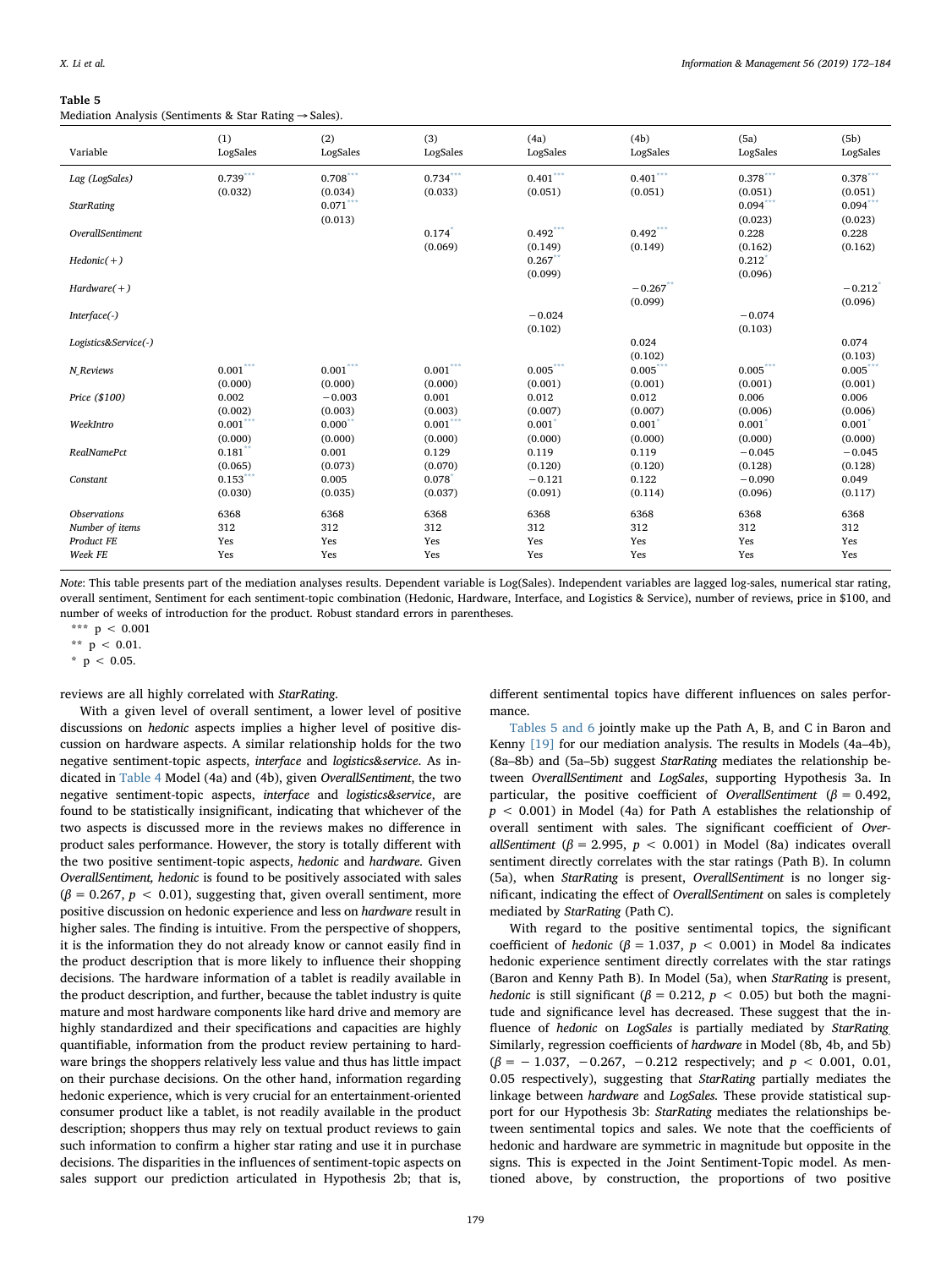<span id="page-8-1"></span>Mediation Analysis (Sentiments → Star Rating).

| Variable                | (6)                  | (7)                   | (8a)                  | (8b)                   |
|-------------------------|----------------------|-----------------------|-----------------------|------------------------|
|                         | StarRating           | StarRating            | StarRating            | StarRating             |
| <b>OverallSentiment</b> |                      | $2.830***$<br>(0.470) | $2.995***$<br>(0.476) | 2.995***<br>(0.476)    |
| $Hedonic(+)$            |                      |                       | 1.037<br>(0.256)      |                        |
| $Hardware(+)$           |                      |                       |                       | $-1.037***$<br>(0.256) |
| Interface(-)            |                      |                       | 0.963<br>(0.297)      |                        |
| Logistics&Service(-)    |                      |                       |                       | $-0.963$ **<br>(0.297) |
| N Reviews               | $0.001$ **           | $0.001$ **            | $0.001^*$             | $0.001$ <sup>*</sup>   |
|                         | (0.000)              | (0.000)               | (0.000)               | (0.000)                |
| Price (\$100)           | 0.045                | 0.040                 | $0.038*$              | $0.038^{*}$            |
| WeekIntro               | (0.032)              | (0.027)               | (0.017)               | (0.017)                |
|                         | $0.002^*$            | 0.002                 | 0.002                 | 0.002                  |
| <b>RealNamePct</b>      | (0.001)              | (0.001)               | (0.001)               | (0.001)                |
|                         | $3.367$ <sup>*</sup> | 2.509                 | 2.273                 | 2.273                  |
| RAM (MB)                | (0.418)              | (0.401)               | (0.339)               | (0.339)                |
|                         | 0.000                | $-0.000$              | $-0.000$              | $-0.000$               |
| Processor (GHz)         | (0.000)              | (0.000)               | (0.000)               | (0.000)                |
|                         | 0.281                | 0.121                 | 0.269                 | 0.269                  |
| Screen Size (inches)    | (0.211)              | (0.185)               | (0.167)               | (0.167)                |
|                         | $-0.009$             | 0.024                 | 0.024                 | 0.024                  |
| Constant                | (0.032)              | (0.030)               | (0.028)               | (0.028)                |
|                         | $-0.670^{*}$         | $-2.042$              | $-3.146$              | $-1.146$               |
|                         | (0.260)              | (0.324)               | (0.392)               | (0.343)                |
| Observations            | 5944                 | 5944                  | 5944                  | 5944                   |
| Week FE                 | Yes                  | Yes                   | Yes                   | Yes                    |

Note: This table presents mediation analyses results when the dependent variable is Log(sales rank). Robust standard errors in parentheses.

<span id="page-8-4"></span>\*\*  $p$  < 0.01.

<span id="page-8-5"></span> $*$  p < 0.05.

(negative) topics sum to 1. In other words, the two pairs of hedonic/ hardware and interface/logistic&service are always perfected correlated but with opposite signs. We omit one topic at a time to avoid multicolinearity problem in the regressions.

As a robustness check, we conduct similar mediating analyses without adding the week fixed effect. The results are qualitatively similar. That is, StarRating completely mediates the relationship between the OverallSentiment and partially mediates the relationship between the positive topic sentiments (hedonic and hardware) and sales.

Given the same level of OverallSentiment, the two negative topical sentiments, interface and logistics&sales are not found to have any impacts, direct or mediated, on sales. One possible reason may be that the effects of negative sentimental topics are heavily factored in the OverallSentiment, so when OverallSentiment is controlled for, it is hard to detect any additional effect. Another plausible reason is that, although the two sentimental topics, interface, and logistic&service, are the most discussed negative sentiments, they may not be essential in tablet purchase decisions. For that reason, caution may be needed when generalizing this finding to other types of products.

[Table 7](#page-8-2) summarizes all hypothesis-testing results. For similar purposes, [Fig. 5](#page-9-0) visually illustrates the relationships we have hypothesized in our research model.

[Fig. 5](#page-9-0) further illustrates the mediating effect of star ratings on the relationship between sentiments and sales. The direct effect of overall sentiment on Log(Sales) is 0.492 and indirect effect of overall sentiment on log-sales is 0.228 (statistically insignificant). The direct effect of positive aspects on log-sales is 0.267 and indirect effect of 0.212, a reduced magnitude and significance (still significant at 5%). These results are intuitive. When reading online reviews, online shoppers are more likely to first look at the product's star rating to form an initial impression, and then move forward to digest the text comments and

<span id="page-8-2"></span>Table 7 Summary of Hypothesis Testing Results.

| Hypothesis | Var. Relationship                                                   | Relationship<br>Significance | Hypothesis<br>Support |
|------------|---------------------------------------------------------------------|------------------------------|-----------------------|
| $H_1$      | Star Rating $\rightarrow$ Sales                                     | Y                            | Y                     |
| $H_{2a}$   | Overall Sentiment $\rightarrow$<br>Sales                            | Y                            | Y                     |
| $H_{2b}$   | Topical Sentiments $\rightarrow$<br>Sales                           |                              | Y                     |
|            | $Hedonic \rightarrow Sales$                                         | Y                            |                       |
|            | Hardware $\rightarrow$ Sales                                        | Y                            |                       |
|            | Interface $\rightarrow$ Sales                                       | N                            |                       |
|            | Logistics & Service                                                 | N                            |                       |
| $H_{3a}$   | Overall Sentiment $\rightarrow$ Star<br>Rating $\rightarrow$ Sales  | Y                            | Y                     |
| $H_{3b}$   | Topical Sentiments $\rightarrow$<br>Star Rating $\rightarrow$ Sales |                              | Y                     |
|            | Hedonic $\rightarrow$ Star Rating $\rightarrow$<br>Sales            | Y                            |                       |
|            | Hardware $\rightarrow$ Star<br>Rating $\rightarrow$ Sales           | Y                            |                       |

Note: This table summarizes the results of the hypotheses in our study, including the hypothesized relationship of variables, the significance of the test and whether or not it is supported.

seek confirmation/or disconfirmation for such impression. When the overall review rating is favorable, they turn to the text review for positive comments that can be used to support the ratings. The impact of overall sentiments in the text review on shopping decision (ultimately, sales), therefore, is completely bridged by star ratings.

Finally, we offer a comparison of results when sales rank (LogRank) is used as the proxy of actual sales. Models in [Table 8](#page-9-1) mirrors the models in [Table](#page-7-0) 5, with the only change being the dependent variable. The coefficients are reversed as products with higher actual sales have lower sales ranks. We find higher star rating and more reviews have direct, significant, effects on future sale ranks. Also, the overall sentiment expressed in textual reviews spurs future sales, but the effect is mediated by star rating. Moreover, the impact of positive aspects in the review texts is not fully captured by either the sentiment or the star rating – the coefficients remains significant in Model (6) and (7). All these are consistent with our prior findings using log sales. Meanwhile, we also notice subtle, but important differences when using sales rank as the proxy. First, the coefficient on lagged sales ranks, which captures the correlation between historical sales and future sales, is exacerbated in all models in [Table 8](#page-9-1). Relatedly, the coefficients on eWOM variables, such as star rating, the number of reviews, and sentiment are all smaller. The net effect of these two differences may lead to miscalibrated models and managerial decisions that underestimate the effects of online reviews.

### <span id="page-8-0"></span>5. Discussion

This study examines the influence of online word-of-mouth on the sales performance of products. In particular, we investigate the impacts of numerical star ratings and sentiments expressed in textual reviews on sales. We use JST to mine the topics as well as the sentiments associated with each topic. The results reveal two prominent positive topics – "hedonic experience" and "hardware" and two dominant negative topics – "user interface" and "logistics and customer service". The results suggest that, when expressing positive sentiments toward a tablet, online product reviewers often comment on their hedonic experiences and hardware features of the products. When complaining about a product, however, reviewers often focus on the user interface of the tablet as well as the non-physical, or "augmented' features of the product (logistics and customer service).

Further, we use JST to mine the sentiments associated with those topics and use them along with star ratings to predict the sales of

<span id="page-8-3"></span><sup>\*\*\*</sup>  $p < 0.001$ .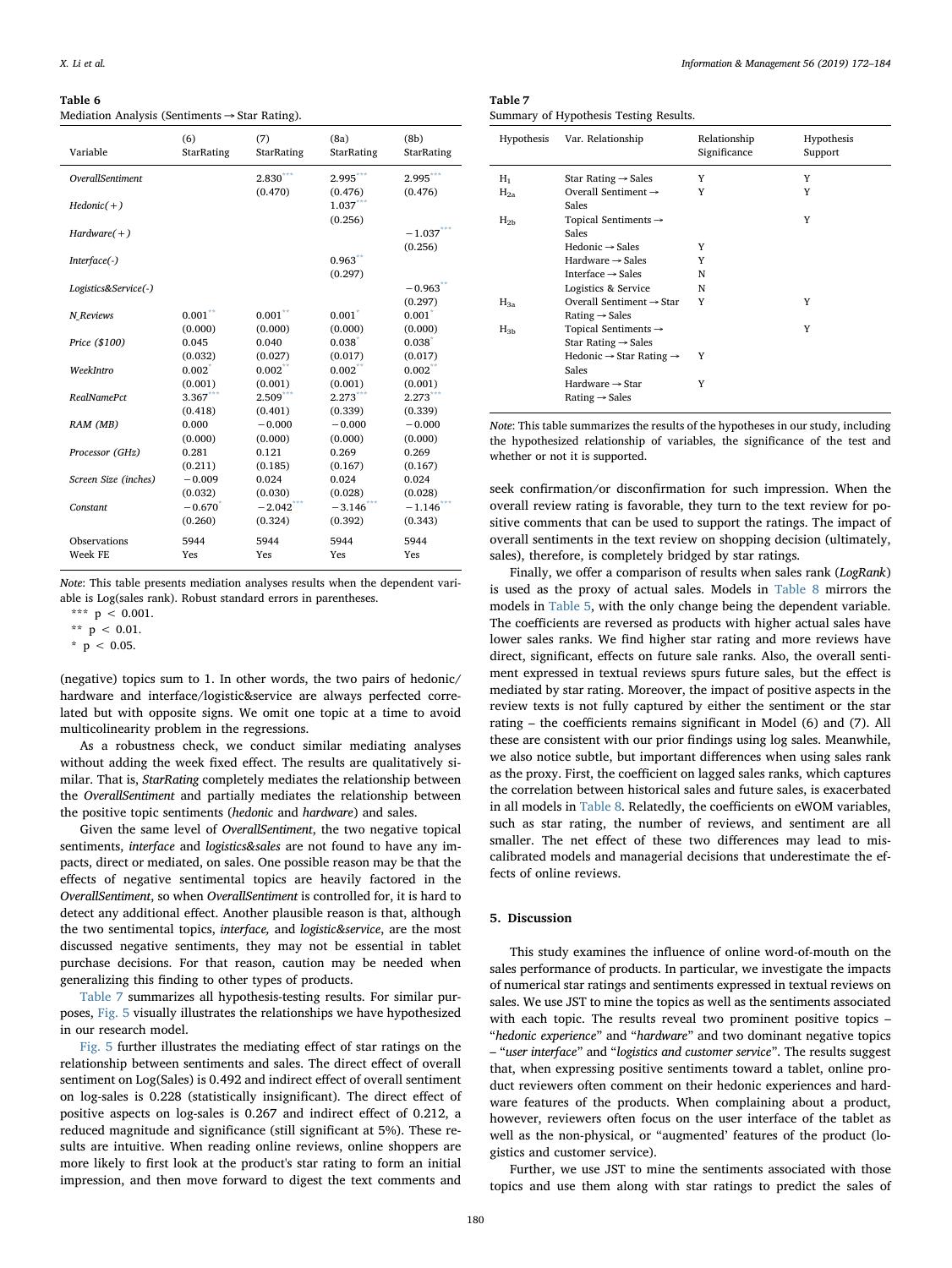<span id="page-9-0"></span>

Fig. 5. Final Mediating Model.

products. Our regression analysis reveals that both numerical ratings and sentiment expressed in textual reviews have significant impacts on the sales performance of products. In addition, the analysis reveals that given the overall sentiment in the text, the two negative sentiment-topic aspects, interface and logistics&service, are statistically insignificant, indicating that whichever of the two aspects is discussed more in the reviews makes no difference in product sales performance. However, given overall sentiment, the positive sentiment-topic aspects, including hedonic experience and hardware, are found to influence sales. More discussion on hedonic experience and less on hardware result in higher

## sales.

Our mediation analysis suggests that the influence of overall sentiment on sales is completely mediated by star rating, while the effects of the two positive sentiment-topic aspects (hedonic experience and hardware) on sales are partially mediated by star rating.

## 5.1. Implications for theory

Most extant research examines the impact of numerical ratings and, to a less extent, textual reviews on business performance. Little is done

<span id="page-9-1"></span>

|                                        | Mediation Analysis of Sales Rank (Sentiments & Star Rating $\rightarrow$ Sales Rank). |                                              |                                  |                                   |                        |                        |                        |  |  |  |
|----------------------------------------|---------------------------------------------------------------------------------------|----------------------------------------------|----------------------------------|-----------------------------------|------------------------|------------------------|------------------------|--|--|--|
| Variable                               | (1)<br>LogRank                                                                        | (2)<br>LogRank                               | (3)<br>LogRank                   | (4a)<br>LogRank                   | (4b)<br>LogRank        | (5a)<br>LogRank        | (5b)<br>LogRank        |  |  |  |
| Lag (LogRank)                          | $0.769***$<br>(0.029)                                                                 | $0.740***$<br>(0.032)                        | $0.763***$<br>(0.030)            | $0.445***$<br>(0.051)             | $0.445***$<br>(0.052)  | $0.547***$<br>(0.048)  | $0.547***$<br>(0.048)  |  |  |  |
| <b>StarRating</b>                      |                                                                                       | $-0.066$ ***<br>(0.015)                      |                                  |                                   |                        | $-0.076$ **<br>(0.024) | $-0.076*$<br>(0.024)   |  |  |  |
| OverallSentiment                       |                                                                                       |                                              | $-0.182$ <sup>*</sup><br>(0.083) | $-0.568$ <sup>**</sup><br>(0.201) | $-0.568$ **<br>(0.201) | $-0.251$<br>(0.162)    | $-0.251$<br>(0.162)    |  |  |  |
| $Hedonic(+)$                           |                                                                                       |                                              |                                  | $-0.327***$<br>(0.099)            |                        | $-0.224$ **<br>(0.075) |                        |  |  |  |
| $Hardware(+)$                          |                                                                                       |                                              |                                  |                                   | $0.327***$<br>(0.099)  |                        | $0.224$ **<br>(0.075)  |  |  |  |
| $Interface(-)$                         |                                                                                       |                                              |                                  | 0.109<br>(0.110)                  |                        | 0.115<br>(0.087)       |                        |  |  |  |
| Logistics&Service(-)                   |                                                                                       |                                              |                                  |                                   | $-0.109$<br>(0.110)    |                        | $-0.115$<br>(0.087)    |  |  |  |
| N_reviews                              | $-0.001^{***}\,$<br>(0.000)                                                           | $-0.001^{\ast\ast\ast}$<br>(0.000)           | $-0.001***$<br>(0.000)           | $-0.004***$<br>(0.001)            | $-0.004***$<br>(0.001) | $-0.003***$<br>(0.001) | $-0.003***$<br>(0.001) |  |  |  |
| Price (\$100)                          | $-0.002$<br>(0.003)                                                                   | 0.003<br>(0.003)                             | $-0.001$<br>(0.003)              | $-0.015$<br>(0.008)               | $-0.015$<br>(0.008)    | $-0.007$<br>(0.006)    | $-0.007$<br>(0.006)    |  |  |  |
| WeekIntro                              | $-0.000$ **<br>(0.000)                                                                | $-0.000$<br>(0.000)                          | $-0.000***$<br>(0.000)           | $-0.001$ <sup>*</sup><br>(0.000)  | $-0.001$<br>(0.000)    | $-0.000$<br>(0.000)    | $-0.000$<br>(0.000)    |  |  |  |
| <b>RealNamePct</b>                     | $-0.121$ <sup>'</sup><br>(0.055)                                                      | 0.047<br>(0.066)                             | $-0.066$<br>(0.060)              | $-0.030$<br>(0.117)               | $-0.030$<br>(0.117)    | 0.102<br>(0.105)       | 0.102<br>(0.105)       |  |  |  |
| Constant                               | 0.000<br>(0.000)                                                                      | $1.026\ensuremath{^{***}}\xspace$<br>(0.135) | 0.000<br>(0.000)                 | 0.000<br>(0.000)                  | 0.000<br>(0.000)       | 0.000<br>(0.000)       | 0.000<br>(0.000)       |  |  |  |
| <b>Observations</b><br>Number of items | 5937<br>300                                                                           | 5937<br>300                                  | 5937<br>300                      | 5937<br>300                       | 5937<br>300            | 5937<br>300            | 5937<br>300            |  |  |  |
| Product FE                             | Yes                                                                                   | Yes                                          | Yes                              | Yes                               | Yes                    | Yes                    | Yes                    |  |  |  |
| Week FE                                | Yes                                                                                   | Yes                                          | Yes                              | Yes                               | Yes                    | Yes                    | Yes                    |  |  |  |

Note: This table presents part of the mediation analyses results. Dependent variable is Log(sales rank). Independent variables are lagged Log(sales rank), numerical star rating, overall sentiment, Sentiment for each sentiment-topic combination (Hedonic, Hardware, Interface, and Logistics & Service), number of reviews, price in \$100, and number of weeks of introduction for the product. Robust standard errors in parentheses.

<span id="page-9-2"></span>
$$
\star\star\star\,p\,<\,0.001.
$$

<span id="page-9-3"></span>
$$
^{**}~p~<~0.01.
$$

<span id="page-9-4"></span> $*$  p < 0.05.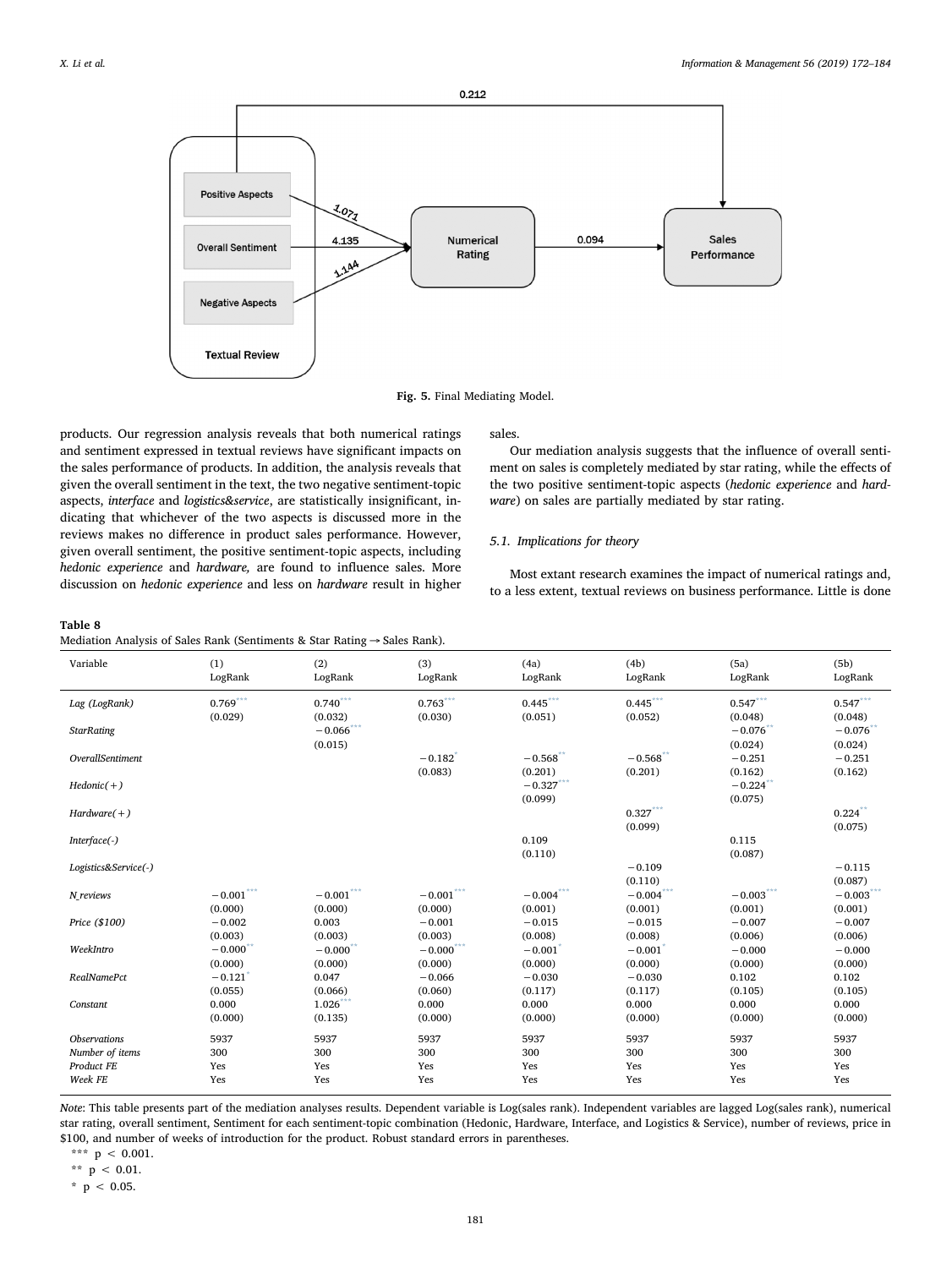to evaluate how numerical ratings interplay with text reviews while shaping consumer purchase decisions and product sales. The present study demonstrates that star rating mediates the influence of review sentiments expressed in text reviews on product sales performance.

This study contributes to academic research with a new data analytic approach. We first use joint sentiment/topic modeling technique to mine text reviews and extract reviewers' sentiments toward products, and then analyze how text sentiments interplay with numerical ratings in their influences on sales. This approach is novel in that it effectively combines text mining with numeric product ratings to assess the roles of different review information cues in shaping product sales performance. Prior research has found that J-shape distribution of online ratings poses problems for firms [\[60\].](#page-11-49) In other words, mean rating alone is insufficient at capturing product quality. We provide a way to overcome this limitation. We demonstrate JST as a method to summarize eWOM by revealing the aspects of products that consumers are happy or concerned about.

The present study also adds to prior research in the investigation of how firms should manage in the age of eWOM. The findings first provide strong empirical evidence for reviews-sales linkage. Because an increasing number of consumers post and read product reviews on a variety of online platforms, such as product discussion forums, online retailers' websites, and social networking sites, businesses must make it a strategic priority to monitor, capture, and analyze consumers' discussions. What is more, our study shows that monitoring the number and valence of reviews could be insufficient. The content of customers' discussion is equally important. More advanced analytical procedures and techniques must be developed to capture and process the vast volume of user-generated textual data. These procedures should seek to extract information pertaining to consumers' perceptions and decisionmaking. The information provided by such algorithms is crucial for targeted marketing campaigns, user-centered product designs, and effective customer services in the future. Overall, our findings point to the importance of business analytical initiatives for today's businesses.

In addition to what we have discussed above, the following implications are worth mentioning. First, the study offers an empirical comparison of using actual sales and its frequently used proxy, sales ranks as the dependent variable. The results reveal that sales ranks as a proxy could discount the influence of eWOM. The findings provide empirical evidence and offer an opportunity for academicians to start to think about the feasibility to use sales rank as a proxy in similar academic research. Second, this study contributes to research in business analytics by showcasing JST as an innovative approach for mining topics and sentiments from text documents. Finally, current marketing models (recommendation systems, conjoint analysis, etc.) assume that products share a set of features that consumers rate on. We find that the features are asymmetric on the positive and negative side. In addition, the positive and negative aspects have distinct impacts on sales. Thus, modifications of these models that take these disparities into account may be needed.

### 5.2. Implication for practice

The study suggests that overall sentiment expressed in textual reviews impacts product sales, and overall sentiment is mostly attributed to four most discussed review topics: two negative topics including interface and customer service and logistics and two positive topics including hedonic experiences and hardware. The findings on the role of negative sentiments are especially valuable because they reveal what aspects consumers tend to complain about. Negative sentiments in reviews fuel negative perceptions toward the product and pose a greater threat to product sales. It is thus vital for businesses to use effective web data monitoring and analytical techniques to detect negative online review sentiments. Businesses should proactively manage and mitigate such negative sentiments through timely responses or product recalls and redesign.

The two top negative topics discussed in reviews, revealed by the present study–interface and customer service and logistics– offer important insights, especially for manufacturers and vendors of tablets and similar entertainment oriented electronic consumer products. Given prevalent complaints on the user interface, product design and marketing campaigns for such products should focus on user-centered design and user accessibility. Also, non-core, peripheral features of products, such as logistics and customer service are found to be a key area of complaints in online reviews. Deliberate managerial attention is warranted to ensure logistics and customer service quality and to minimize the impact of negative online word-of-mouth.

Reviews that stress particular aspects of the product may have a stronger effect on sales, even though the rating and the overall sentiment of the review are the same. This study suggests that, given overall sentiment, the two top positive sentiment-topic aspects, hedonic experience and hardware, have different influences on sales: relatively more discussion on hedonic experience than on hardware leads to better sales performance. To ensure that business analytics contributes to the bottom line, online vendors and marketing firms need to strategize their business analytics initiatives by focusing on more relevant eWOM. For example, to best leverage the influence of eWOM, it is advisable for the vendor to make efforts to steer the reviewers' attention to their actual 'happy' experience rather than hardware features, which are readily available in product descriptions and specifications. Business analytics initiatives intended to boost sales should focus on whether and how reviewers are sharing their positive hedonic experience. Product design and marketing campaigns should center on the experiential content that product promises to deliver.

### 5.3. Limitations and avenues for future research

While highlighting the contributions of the research, we must point out a few major limitations, which leave opportunities for future research. First, the present study has only examined tablet computers, which are marked with unique features such as high-tech and hedonic orientation. Prospective shoppers of hedonic products are more likely than those of utilitarian products to be influenced by the subjective and emotional sentiments expressed in text reviews while making purchase decisions [\[16\]](#page-11-6). Although the overall research framework may apply to other products, caution is warranted when generalizing the specific findings to other products. Future research may be conducted to test the theories using other products. Second, numerical rating and sentiment are not sufficient for capturing the full effects of eWOM. Consumer's decision-making process is subtler. To predict long-term performance of a product through eWOM, more contextual factors need to be accounted for in future research. Such factors may include the reputation of the reviewers, the helpfulness of the reviews, and reviews from multiple platforms.

#### Acknowledgement

The first author would like to acknowledge the financial support of The National Natural Science Foundation of China (Project No. 71471125) for the completion of this paper.

## References

- <span id="page-10-0"></span>[1] X. Li, L. Hitt, Self-selection and information role of online product reviews, Inf. Syst. Res. 19 (2008) 456–474, [http://dx.doi.org/10.1287/isre.l070.0154.](http://dx.doi.org/10.1287/isre.l070.0154)
- [2] M.L. Jensen, J.M. Averbeck, Z. Zhang, K.B. Wright, Credibility of anonymous online product reviews: a language expectancy perspective, J. Manag. Inf. Syst. 30 (2013) 293–324, [http://dx.doi.org/10.2753/MIS0742-1222300109.](http://dx.doi.org/10.2753/MIS0742-1222300109)
- [3] S. Xiao, C.P. Wei, M. Dong, Crowd intelligence: analyzing online product reviews for preference measurement, Inf. Manag. Manag. 53 (2016) 169–182, [http://dx.doi.](http://dx.doi.org/10.1016/j.im.2015.09.010) [org/10.1016/j.im.2015.09.010.](http://dx.doi.org/10.1016/j.im.2015.09.010)
- <span id="page-10-1"></span>[4] [Kexin Zhao, Antonis C. Stylianou, Yiming Zheng, Sources and impacts of social](http://refhub.elsevier.com/S0378-7206(17)30459-7/sbref0020) infl[uence from online anonymous user reviews, Inf. Manag. 55.1 \(2018\) 16](http://refhub.elsevier.com/S0378-7206(17)30459-7/sbref0020)–30.
- <span id="page-10-2"></span>[5] [N. Hu, L. Liu, J.J. Zhang, Do online reviews a](http://refhub.elsevier.com/S0378-7206(17)30459-7/sbref0025)ffect product sales? The role of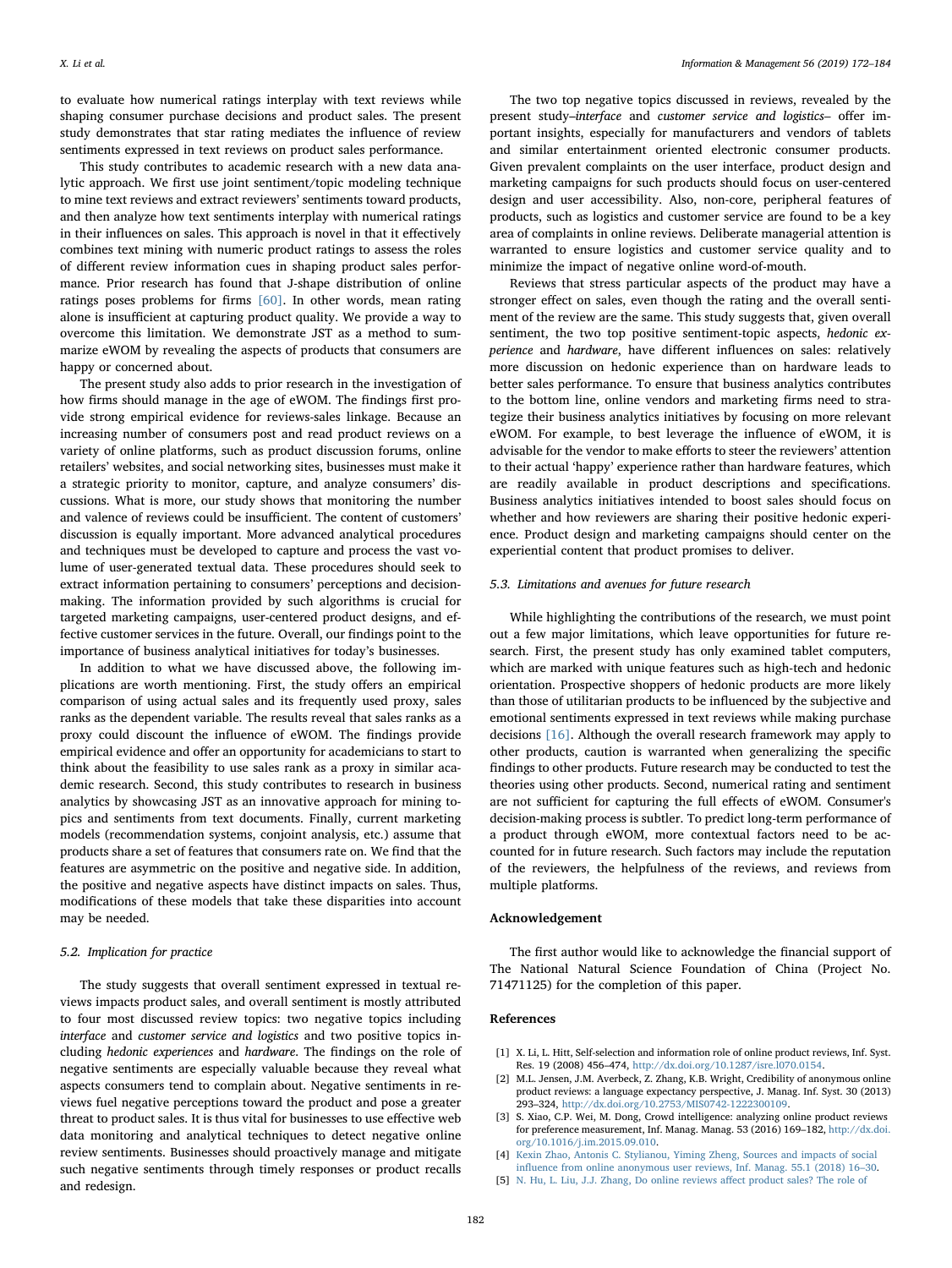[reviewer characteristics and temporal e](http://refhub.elsevier.com/S0378-7206(17)30459-7/sbref0025)ffects, Inf. Technol. Manag. 9 (2008) 201–[214.](http://refhub.elsevier.com/S0378-7206(17)30459-7/sbref0025)

- <span id="page-11-0"></span>[6] W. Duan, B. Gu, A.B. Whinston, Do online reviews matter?—An empirical investigation of panel data, Decis. Support Syst. 45 (2008) 1007–1016, [http://dx.doi.](http://dx.doi.org/10.1016/j.dss.2008.04.001) [org/10.1016/j.dss.2008.04.001.](http://dx.doi.org/10.1016/j.dss.2008.04.001)
- <span id="page-11-1"></span>[7] P.K. Chintagunta, S. Gopinath, S. Venkataraman, The effects of online user reviews on movie box office performance: accounting for sequential rollout and aggregation across local markets, Mark. Sci. 29 (2010) 944–957, [http://dx.doi.org/10.1287/](http://dx.doi.org/10.1287/mksc.1100.0572) [mksc.1100.0572.](http://dx.doi.org/10.1287/mksc.1100.0572)
- <span id="page-11-17"></span>[8] J.A. Chevalier, D. Mayzlin, The effect of word of mouth on sales: online book reviews, J. Mark. Res. 43 (2006) 345–354, [http://dx.doi.org/10.1509/jmkr.43.3.345.](http://dx.doi.org/10.1509/jmkr.43.3.345)
- <span id="page-11-11"></span>[9] F. Zhu, X. (Michael) Zhang, Impact of online consumer reviews on sales: the moderating role of product and consumer characteristics, J. Mark. 74 (2010) 133–148, [http://dx.doi.org/10.1509/jmkg.74.2.133.](http://dx.doi.org/10.1509/jmkg.74.2.133)
- <span id="page-11-2"></span>[10] N.N. Ho-Dac, S.J. Carson, W.L. Moore, The effects of positive and negative online customer reviews: do brand strength and category maturity matter? J. Mark. 77 (2013) 37–53, [http://dx.doi.org/10.1509/jm.11.0011.](http://dx.doi.org/10.1509/jm.11.0011)
- <span id="page-11-3"></span>[11] C. Forman, A. Ghose, B. Wiesenfeld, Examining the relationship between reviews and sales: the role of reviewer identity disclosure in electronic markets, Inf. Syst. Res. 19 (2008) 291–313, [http://dx.doi.org/10.1287/isre.1080.0193.](http://dx.doi.org/10.1287/isre.1080.0193)
- <span id="page-11-4"></span>[12] [N. Hu, N.S. Koh, S.K. Reddy, Ratings lead you to the product, reviews help you](http://refhub.elsevier.com/S0378-7206(17)30459-7/sbref0060) [clinch it: the dynamics and impact of online review sentiments on products sales the](http://refhub.elsevier.com/S0378-7206(17)30459-7/sbref0060) [mediating role of online review sentiments on product sales, Decis. Support Syst. 57](http://refhub.elsevier.com/S0378-7206(17)30459-7/sbref0060)  $(2013)$   $42 - 53$ .
- <span id="page-11-7"></span>[13] N. Archak, A. Ghose, P.G. Ipeirotis, Deriving the pricing power of product features by mining consumer reviews, Manage. Sci. 57 (2011) 1485–1509, [http://dx.doi.](http://dx.doi.org/10.1287/mnsc.1110.1370) [org/10.1287/mnsc.1110.1370.](http://dx.doi.org/10.1287/mnsc.1110.1370)
- <span id="page-11-5"></span>[14] S. Mudambi, D. Schuff[, What makes a helpful online review? A study of customer](http://refhub.elsevier.com/S0378-7206(17)30459-7/sbref0070) [reviews on amazon.com, MIS Q. 34 \(2010\) 185](http://refhub.elsevier.com/S0378-7206(17)30459-7/sbref0070)–200. Article.
- [15] D.-H. Park, S. Kim, The eff[ects of consumer knowledge on message processing of](http://refhub.elsevier.com/S0378-7206(17)30459-7/sbref0075) [electronic word-of-mouth via online consumer reviews, Electron. Commer. Res.](http://refhub.elsevier.com/S0378-7206(17)30459-7/sbref0075) [Appl. 7 \(2008\) 399](http://refhub.elsevier.com/S0378-7206(17)30459-7/sbref0075)–410.
- <span id="page-11-6"></span>[16] S. Moon, Y. Park, Y. Seog Kim, The impact of text product reviews on sales, Eur. J. Mark. 48 (2014) 2176–2197, [http://dx.doi.org/10.1108/EJM-06-2013-0291.](http://dx.doi.org/10.1108/EJM-06-2013-0291)
- <span id="page-11-8"></span>[17] T. Lee, E. Bradlow, Automated marketing research using online customer reviews, J. Mark. Res. (2011) <http://journals.ama.org/doi/abs/10.1509/jmkr.48.5.881>.
- <span id="page-11-9"></span>[18] C. Lin, Y. He, Joint sentiment/topic model for sentiment analysis, Proceeding 18th ACM Conf. Inf. Knowl. Manag. – CIKM '09, ACM (2009), [http://dx.doi.org/10.](http://dx.doi.org/10.1145/1645953.1646003) [1145/1645953.1646003](http://dx.doi.org/10.1145/1645953.1646003) p. 375.
- <span id="page-11-10"></span>[19] R.M. Baron, D.a. Kenny, The moderator-mediator variable distinction in social the moderator-mediator variable distinction in social psychological research: conceptual, strategic, and statistical considerations, J. Pers. Soc. Psychol. 51 (1986) 1173–1182, [http://dx.doi.org/10.1037/0022-3514.51.6.1173.](http://dx.doi.org/10.1037/0022-3514.51.6.1173)
- <span id="page-11-25"></span>[20] N. Hu, P.A. Pavlou, J. Zhang, Can online word-of-mouth communication reveal true product quality? Proc. 19th Int. Conf. Inf. Qual. (2014) 175–203, [http://dx.doi.org/](http://dx.doi.org/10.1145/1134707.1134743) [10.1145/1134707.1134743.](http://dx.doi.org/10.1145/1134707.1134743)
- <span id="page-11-12"></span>[21] L.L. Hellofs, R. Jacobson, Market share and customers' perceptions of quality: when can firms grow their way to higher versus lower quality? J. Mark. 63 (1999) 16–25, [http://dx.doi.org/10.2307/1251998.](http://dx.doi.org/10.2307/1251998)
- <span id="page-11-13"></span>[22] D.S. Kostyra, J. Reiner, M. Natter, D. Klapper, Decomposing the effects of online customer reviews on brand, price, and product attributes, Int. J. Res. Mark. 33 (2016) 11–26, [http://dx.doi.org/10.1016/j.ijresmar.2014.12.004.](http://dx.doi.org/10.1016/j.ijresmar.2014.12.004)
- <span id="page-11-14"></span>[23] K. Floyd, R. Freling, S. Alhoqail, H.Y. Cho, T. Freling, How online product reviews affect retail sales, J. Retail. 90 (2014) 217–232 [https://ac-els-cdn-com.proxy1.cl.](https://ac-els-cdn-com.proxy1.cl.msu.edu/S0022435914000293/1-s2.0-S0022435914000293-main.pdf?_tid=4e574d8a-ab0c-11e7-b192-00000aacb362%26acdnat=1507345680_f0b31dcb92677431117061b7ba7991e0)<br>[msu.edu/S0022435914000293/1-s2.0-S0022435914000293-main.pdf?\\_tid=](https://ac-els-cdn-com.proxy1.cl.msu.edu/S0022435914000293/1-s2.0-S0022435914000293-main.pdf?_tid=4e574d8a-ab0c-11e7-b192-00000aacb362%26acdnat=1507345680_f0b31dcb92677431117061b7ba7991e0) [4e574d8a-ab0c-11e7-b192-00000aacb362&acdnat=1507345680\\_](https://ac-els-cdn-com.proxy1.cl.msu.edu/S0022435914000293/1-s2.0-S0022435914000293-main.pdf?_tid=4e574d8a-ab0c-11e7-b192-00000aacb362%26acdnat=1507345680_f0b31dcb92677431117061b7ba7991e0) [f0b31dcb92677431117061b7ba7991e0.](https://ac-els-cdn-com.proxy1.cl.msu.edu/S0022435914000293/1-s2.0-S0022435914000293-main.pdf?_tid=4e574d8a-ab0c-11e7-b192-00000aacb362%26acdnat=1507345680_f0b31dcb92677431117061b7ba7991e0)
- <span id="page-11-15"></span>[24] C.M.K. Cheung, D.R. Thadani, The impact of electronic word-of-mouth communication: a literature analysis and integrative model, Decis. Support Syst. 54 (2012) 461–470, [http://dx.doi.org/10.1016/j.dss.2012.06.008.](http://dx.doi.org/10.1016/j.dss.2012.06.008)
- [25] [O. Müller, I. Junglas, S. Debortoli, J. vom Brocke, Using text analytics to derive](http://refhub.elsevier.com/S0378-7206(17)30459-7/sbref0125) customer service management benefi[ts from unstructured data, MIS Q. Exec. 15](http://refhub.elsevier.com/S0378-7206(17)30459-7/sbref0125) [\(2016\) 64](http://refhub.elsevier.com/S0378-7206(17)30459-7/sbref0125)–73.
- <span id="page-11-16"></span>[26] [D.M. Blei, A.Y. Ng, M.I. Jordan, Latent dirichlet allocation, J. Mach. Learn. Res. 3](http://refhub.elsevier.com/S0378-7206(17)30459-7/sbref0130) [\(2003\) 993](http://refhub.elsevier.com/S0378-7206(17)30459-7/sbref0130)–1022.
- <span id="page-11-18"></span>[27] E. Brynjolfsson, Y. (Jeffrey) Hu, M.D. Smith, Consumer surplus in the digital economy: estimating the value of increased product variety at online booksellers, Manage. Sci. 49 (2003) 1580–1596, [http://dx.doi.org/10.1287/mnsc.49.11.1580.](http://dx.doi.org/10.1287/mnsc.49.11.1580.20580) [20580.](http://dx.doi.org/10.1287/mnsc.49.11.1580.20580)
- <span id="page-11-19"></span>[28] [A. Ghose, A. Sundararajan, Evaluating pricing strategy using e-commerce data:](http://refhub.elsevier.com/S0378-7206(17)30459-7/sbref0140) [evidence and estimation challenges, Stat. Sci. 13 \(2006\) 131](http://refhub.elsevier.com/S0378-7206(17)30459-7/sbref0140)–142.
- <span id="page-11-20"></span>[29] P. Miller, Theories of Developmental Psychology, 3rd ed., Macmillan, 1994, [http://](http://dx.doi.org/10.1037/033859) [dx.doi.org/10.1037/033859.](http://dx.doi.org/10.1037/033859)
- <span id="page-11-21"></span>[30] D. Yin, S. Mitra, H. Zhang, When do consumers value positive vs. negative reviews? An empirical investigation of confirmation bias in online word of mouth, Inf. Syst. Res. 27 (2016) 131–144, [http://dx.doi.org/10.1287/isre.2015.0617.](http://dx.doi.org/10.1287/isre.2015.0617)
- <span id="page-11-22"></span>[31] X. Li, L.M. Hitt, Price effects in online product reviews: an analytical model and empirical analysis, MIS Q. 34 (2010), <http://dx.doi.org/10.2139/ssrn.1282303> [809-A5.](http://dx.doi.org/10.2139/ssrn.1282303)
- <span id="page-11-23"></span>[32] [W. Jabr, Z. Zheng, Know yourself and know your enemy: an analysis of](http://refhub.elsevier.com/S0378-7206(17)30459-7/sbref0160) firm re[commendations and consumer reviews in a competitive environment, MIS Q. 38](http://refhub.elsevier.com/S0378-7206(17)30459-7/sbref0160) [\(2014\) 635](http://refhub.elsevier.com/S0378-7206(17)30459-7/sbref0160)–654.
- <span id="page-11-24"></span>[33] W.W. Moe, M. Trusov, The value of social dynamics in online product ratings forums, J. Mark. Res. 48 (2011) 444–456, [http://dx.doi.org/10.1509/jmkr.48.3.](http://dx.doi.org/10.1509/jmkr.48.3.444) [444.](http://dx.doi.org/10.1509/jmkr.48.3.444)
- <span id="page-11-26"></span>[34] [A. Ghose, P.G. Ipeirotis, Estimating the helpfulness and economic impact of product](http://refhub.elsevier.com/S0378-7206(17)30459-7/sbref0170)

[reviews: mining text and reviewer characteristics, IEEE Trans. Knowl. Data Eng. 23](http://refhub.elsevier.com/S0378-7206(17)30459-7/sbref0170) [\(2011\) 1498](http://refhub.elsevier.com/S0378-7206(17)30459-7/sbref0170)–1512.

- <span id="page-11-27"></span>[35] A. Chong, B. Li, E. Ngai, E. Ch'ng, F. Lee, Predicting online product sales via online reviews, sentiments, and promotion strategies: a big data architecture and neural network approach, Int. J. Oper. Prod. Manag. 36 (2016), [http://dx.doi.org/10.](http://dx.doi.org/10.1108/01443571111165839) [1108/01443571111165839.](http://dx.doi.org/10.1108/01443571111165839)
- [36] D. Yin, S.D. Bond, H. Zhang, Anxious or angry? Effects of discrete emotions on the perceived helpfulness of online reviews1, MIS Q. 38 (2014) 539–560 [http://search.](http://search.ebscohost.com/login.aspx?direct=true%26db=a9h%26AN=95756002%26lang=zh-cn%26site=ehost-live) [ebscohost.com/login.aspx?direct=true&db=a9h&AN=95756002&lang=zh-cn&](http://search.ebscohost.com/login.aspx?direct=true%26db=a9h%26AN=95756002%26lang=zh-cn%26site=ehost-live) [site=ehost-live.](http://search.ebscohost.com/login.aspx?direct=true%26db=a9h%26AN=95756002%26lang=zh-cn%26site=ehost-live)
- <span id="page-11-28"></span>[37] [S.D. Pugh, Service with a smile: emotional contagion in the service encounter, Acad.](http://refhub.elsevier.com/S0378-7206(17)30459-7/sbref0185) [Manag. J. 44 \(2014\) 1018](http://refhub.elsevier.com/S0378-7206(17)30459-7/sbref0185)–1027.
- <span id="page-11-29"></span>[38] P.A. Pavlou, A. Dimoka, The nature and role of feedback text comments in online marketplaces: implica …, Inf. Syst. Res. 17 (2006) 392–414, [http://dx.doi.org/10.](http://dx.doi.org/10.1287/isre.1060.0106) [1287/isre.1060.0106.](http://dx.doi.org/10.1287/isre.1060.0106)
- <span id="page-11-30"></span>[39] X. Yu, Y. Liu, X. Huang, A. An, Mining online reviews for predicting sales performance: a case study in the movie domain, IEEE Trans. Knowl. Data Eng. 24 (2012) 720–734, [http://dx.doi.org/10.1109/TKDE.2010.269.](http://dx.doi.org/10.1109/TKDE.2010.269)
- <span id="page-11-31"></span>[40] S. Ludwig, K. de Ruyter, M. Friedman, E.C. Brüggen, M. Wetzels, G. Pfann, More than words: the influence of affective content and linguistic style matches in online reviews on conversion rates, J. Mark. 77 (2013) 87–103, [http://dx.doi.org/10.](http://dx.doi.org/10.1509/jm.11.0560) [1509/jm.11.0560.](http://dx.doi.org/10.1509/jm.11.0560)
- <span id="page-11-32"></span>[41] [A. Floh, M. Koller, A. Zauner, Journal of marketing management taking a deeper](http://refhub.elsevier.com/S0378-7206(17)30459-7/sbref0205) [look at online reviews: the asymmetric e](http://refhub.elsevier.com/S0378-7206(17)30459-7/sbref0205)ffect of valence intensity on shopping be[haviour taking a deeper look at online reviews: the asymmetric e](http://refhub.elsevier.com/S0378-7206(17)30459-7/sbref0205)ffect of valence [intensity, J. Mark. Manag. 29 \(2013\) 37](http://refhub.elsevier.com/S0378-7206(17)30459-7/sbref0205)–41.
- <span id="page-11-33"></span>[42] P.E. Ketelaar, L.M. Willemsen, L. Sleven, P. Kerkhof, The good, the bad, and the expert: how consumer expertise affects review valence effects on purchase intentions in online product reviews, J. Comput. Commun. 20 (2015) 649–666, [http://](http://dx.doi.org/10.1111/jcc4.12139) [dx.doi.org/10.1111/jcc4.12139.](http://dx.doi.org/10.1111/jcc4.12139)
- [43] R.Y.K. [Lau, S.S.Y. Liao, K.-F. Wong, D.K.W. Chiu, Web 2.0 environmental scanning](http://refhub.elsevier.com/S0378-7206(17)30459-7/sbref0215) [and adaptive decision support for business mergers and acquisitions, MIS Q. 36](http://refhub.elsevier.com/S0378-7206(17)30459-7/sbref0215) [\(2012\).](http://refhub.elsevier.com/S0378-7206(17)30459-7/sbref0215)
- <span id="page-11-34"></span>[44] A.M. Tybout, B.J. Calder, B. Sternthal, Using information processing theory to design marketing strategies, J. Mark. Res. 18 (1981) 73–79, [http://dx.doi.org/10.](http://dx.doi.org/10.2307/3151315) [2307/3151315.](http://dx.doi.org/10.2307/3151315)
- <span id="page-11-35"></span>[45] M. Fishbein, An Investigation of the Relationships between Beliefs about an Object and the Attitude toward that Object, Hum. Relations 16 (1963) 233–239, [http://dx.](http://dx.doi.org/10.1177/001872676301600302) [doi.org/10.1177/001872676301600302.](http://dx.doi.org/10.1177/001872676301600302)
- [46] A. Shocker, V. Srinivasan, Multiattribute approaches for product concept evaluation and generation: a critical review, J. Mark. Res. 16 (1979) 159–180 [http://www.](http://www.jstor.org/stable/10.2307/3150681) [jstor.org/stable/10.2307/3150681](http://www.jstor.org/stable/10.2307/3150681) (Accessed 11 July 2012).
- <span id="page-11-36"></span>[47] T.P. Liang, X. Li, C.T. Yang, M. Wang, What in consumer reviews affects the sales of mobile apps: a multifacet sentiment analysis approach, Int. J. Electron. Commer. 20 (2015) 236–260, [http://dx.doi.org/10.1080/10864415.2016.1087823.](http://dx.doi.org/10.1080/10864415.2016.1087823)
- <span id="page-11-37"></span>[48] F.V. Ordenes, S. Ludwig, K. De Ruyter, D. Grewal, M. Wetzels, Unveiling what is written in the stars: analyzing explicit, implicit, and discourse patterns of sentiment in social media, J. Consum. Res. 43 (2017) 875–894, [http://dx.doi.org/10.1093/](http://dx.doi.org/10.1093/jcr/ucw070) [jcr/ucw070.](http://dx.doi.org/10.1093/jcr/ucw070)
- <span id="page-11-38"></span>[49] Q. Gan, B.H. Ferns, Y. Yu, L. Jin, A text mining and multidimensional sentiment analysis of online restaurant reviews, J. Qual. Assur. Hosp. Tour. 18 (2017) 465–492, [http://dx.doi.org/10.1080/1528008X.2016.1250243.](http://dx.doi.org/10.1080/1528008X.2016.1250243)
- <span id="page-11-39"></span>[50] C. Tang, M.R. Mehl, M.A. Eastlick, W. He, N.A. Card, A longitudinal exploration of the relations between electronic word-of-mouth indicators and firms' profitability: findings from the banking industry, Int. J. Inf. Manage. 36 (2014) 1124–1132, [http://dx.doi.org/10.1016/j.ijinfomgt.2016.03.015.](http://dx.doi.org/10.1016/j.ijinfomgt.2016.03.015)
- <span id="page-11-40"></span>[51] X. Wang, F. Mai, R.H.L. Chiang, Database submission—market dynamics and usergenerated content about tablet computers, Mark. Sci. 33 (2014) 449–458, [http://](http://dx.doi.org/10.1287/mksc.2013.0821) [dx.doi.org/10.1287/mksc.2013.0821.](http://dx.doi.org/10.1287/mksc.2013.0821)
- <span id="page-11-41"></span>[52] E. Brynjolfsson, Y. (Jeffrey) Hu, D. Simester, Goodbye pareto principle, hello long tail: the effect of search costs on the concentration of product sales, Manage. Sci. 57 (2011) 1373–1386, [http://dx.doi.org/10.1287/mnsc.1110.1371.](http://dx.doi.org/10.1287/mnsc.1110.1371)
- <span id="page-11-42"></span>[53] T. Wilson, J. Wiebe, P. Hoffmann, Recognizing contextual polarity in phrase-level sentiment analysis, Proc. Conf. Hum. Lang. Technol. Empir. Methods Nat. Lang. Process. – HLT '05, Association for Computational Linguistics (2005) 347–354, [http://dx.doi.org/10.3115/1220575.1220619.](http://dx.doi.org/10.3115/1220575.1220619)
- <span id="page-11-43"></span>[54] S. Nickell, Biases in dynamic panel models with fixed effects, Econometrica 49 (1981) 1417–1426, [http://dx.doi.org/10.2307/1911408.](http://dx.doi.org/10.2307/1911408)
- <span id="page-11-44"></span>[55] [T.W. Anderson, C. Hsiao, Estimation of dynamic models with error components, J.](http://refhub.elsevier.com/S0378-7206(17)30459-7/sbref0275) [Am. Stat. Assoc. 76 \(1981\) 598](http://refhub.elsevier.com/S0378-7206(17)30459-7/sbref0275)–606.
- <span id="page-11-45"></span>[56] M. Arellano, S. Bond, Some tests of specification for panel data: Monte Carlo evidence and an application to employment equations, Rev. Econ. Stud. 58 (1991) 277, [http://dx.doi.org/10.2307/2297968.](http://dx.doi.org/10.2307/2297968)
- <span id="page-11-46"></span>[57] [M. Arellano, O. Bover, Another look at the instrumental variable estimation of error](http://refhub.elsevier.com/S0378-7206(17)30459-7/sbref0285) [components models, J. Econom. 68 \(1995\) 29](http://refhub.elsevier.com/S0378-7206(17)30459-7/sbref0285)–51.
- <span id="page-11-47"></span>[58] [D. Roodman, How to do xtabond2: an introduction to "di](http://refhub.elsevier.com/S0378-7206(17)30459-7/sbref0290)fference" and "system" [GMM in stata, Cent. Glob. Dev, Stata J. \(2006\) 1](http://refhub.elsevier.com/S0378-7206(17)30459-7/sbref0290)–48.
- <span id="page-11-48"></span>[59] F. Windmeijer, A fi[nite sample correction for the variance of linear two-step esti](http://refhub.elsevier.com/S0378-7206(17)30459-7/sbref0295)[mators, J. Econom. 126 \(2000\) 25](http://refhub.elsevier.com/S0378-7206(17)30459-7/sbref0295)–51.
- <span id="page-11-49"></span>[60] N. Hu, J. Zhang, P.A. Pavlou, Overcoming the J-shaped distribution of product reviews, Commun. ACM 52 (2009) 144, [http://dx.doi.org/10.1145/1562764.](http://dx.doi.org/10.1145/1562764.1562800) [1562800.](http://dx.doi.org/10.1145/1562764.1562800)

Xiaolin Li is an Associate Professor of e-Business and Technology Management with the College of Business and Economics of Towson University. He received his Ph.D. in Management Systems from Kent State University. Dr. Li's current research emphases are